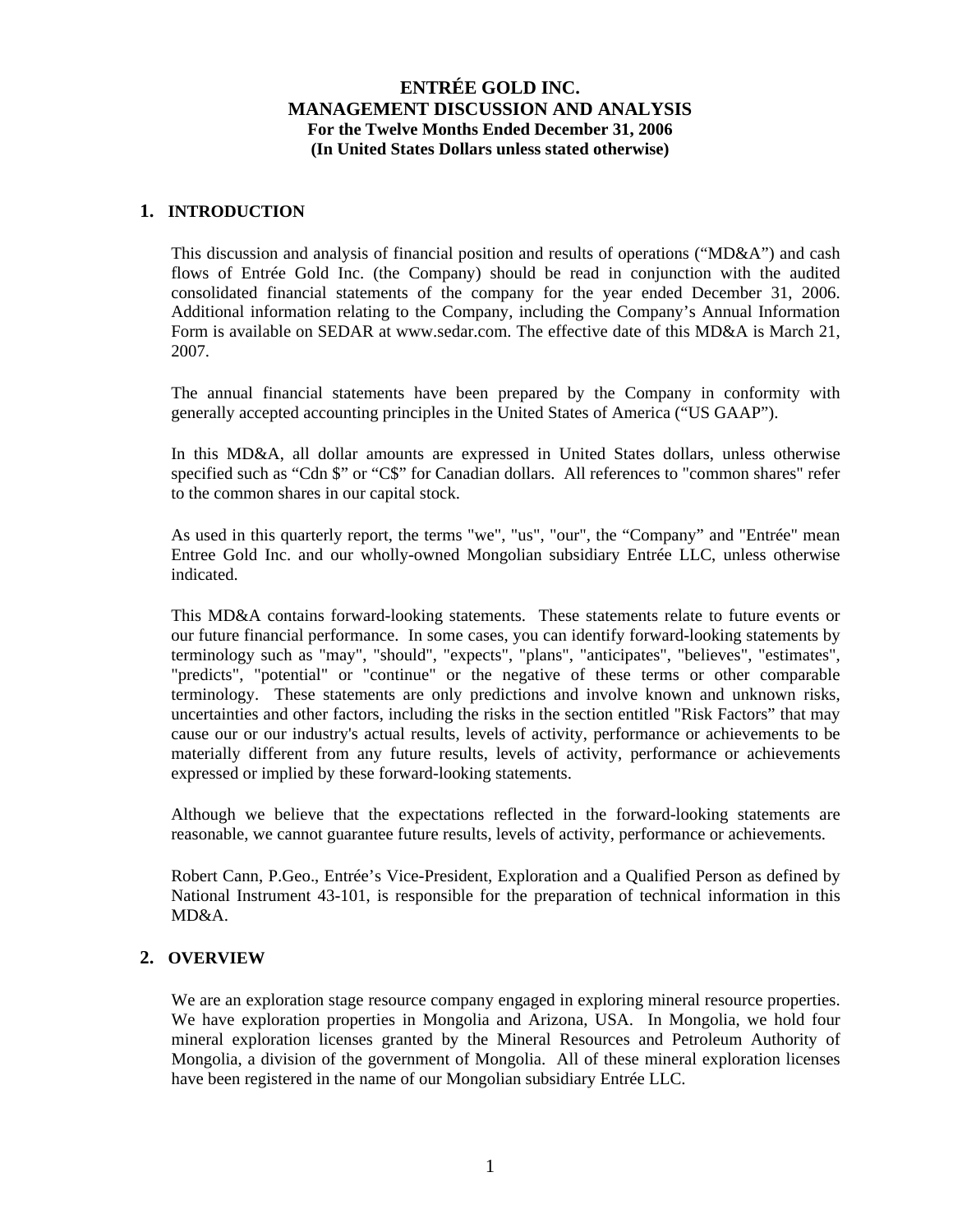We have also entered into an option agreement to acquire a property in the Safford district of Arizona, USA.

The Company trades on three stock exchanges: the Toronto Stock Exchange (TSX:ETG), the American Stock Exchange (AMEX:EGI) and the Frankfurt Stock Exchange (FWB:EKA, WKN 121411).

#### **Equity Participation and Earn-In Agreement with Ivanhoe Mines Ltd.**

We entered into an arm's-length Equity Participation and Earn-In Agreement dated October 15, 2004, with Ivanhoe Mines Ltd. ("Ivanhoe"), an unrelated Yukon corporation which owns a mineral exploration property known as Oyu Tolgoi, or 'Turquoise Hill', which is located adjacent to our Lookout Hill property. This agreement provided that, upon satisfaction of certain conditions, Ivanhoe Mines Ltd. would:

- subscribe for 4,600,000 units of our company for C\$1.00 per unit, with each unit consisting of one common share of our company and one share purchase warrant entitling the holder to purchase one additional common share of our company for a purchase price of C\$1.10 for two years from the date of purchase.
- have the right, during an earn-in period beginning on closing of the subscription for units and ending, at the latest, on the eighth anniversary of that closing date (subject to earlier expiration as specified in the agreement), to earn a participating interest in a mineral exploration and, if warranted, development and mining project to be conducted by Ivanhoe Mines Ltd. on a portion of our company's Lookout Hill property consisting of approximately 40,000 hectares of the land area of our Lookout Hill property shown on the map below. The amount of the participating interest in the project will vary depending on the amount of money that Ivanhoe expends on the project during the earn-in period, but the agreement provides that Ivanhoe can earn a 51% interest by expending an aggregate of at least \$20,000,000 during the earn-in period, a 60% interest by expending an aggregate of at least \$27,500,000 during the earn-in period, or a sliding percentage interest, depending on the depth from which minerals are extracted from the project, of between 70% and 80% by expending an aggregate of at least \$35,000,000 during the earn-in period.
- have the right to nominate one member of our Board of Directors until the earlier to occur of (a) the expiration of the earn-in period, or (b) the date upon which Ivanhoe ceases to own at least ten percent (10%) of our issued and outstanding common shares (assuming the exercise by Ivanhoe of all securities convertible into our common shares).

In addition, the Equity Participation and Earn-In Agreement gives to Ivanhoe a pre-emptive right to such percentage of any offering of securities of our company as will enable them to preserve their ownership percentage in our company which, after the acquisition of the 4,600,000 units, would be approximately 9% prior to exercise of any of their share purchase warrants and could, upon the exercise of the latter, go as high as 17% of our issued and outstanding common shares. In June 2005, Ivanhoe exercised its 4,600,000 share purchase warrants (see below).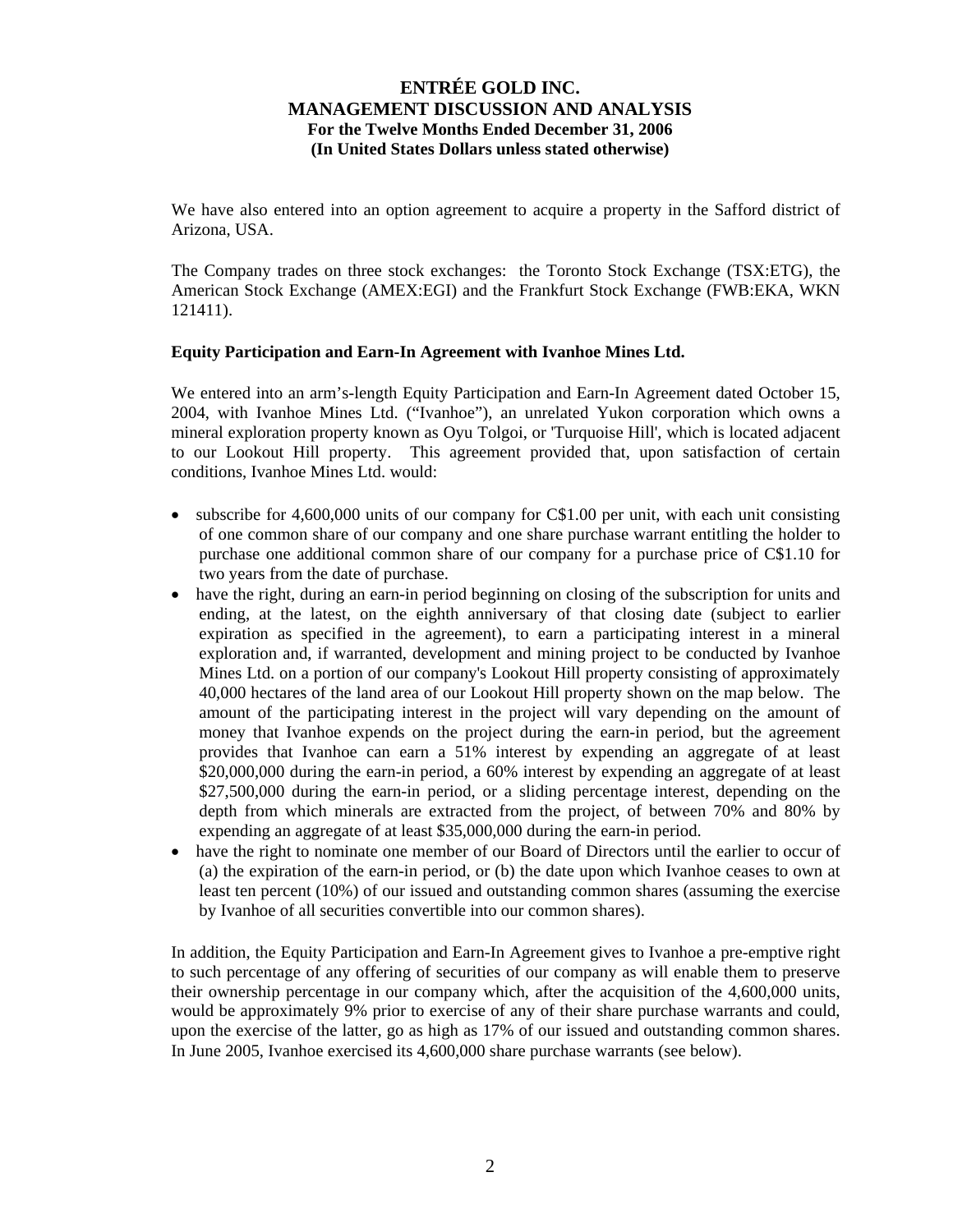The portion of our property subject to the Equity Participation and Earn-In Agreement, which is referred to in the agreement as the "Project Property", is shown below:

# Entree Gold Inc./Ivanhoe Mines Ltd. **Project Property Boundaries**



We closed the private placement described in the Equity Participation and Earn-In Agreement on November 9, 2004, at which time Ivanhoe purchased the 4,600,000 units described above.

We believe that the Equity Participation and Earn-In Agreement represents a significant milestone in the development of our company. It has enabled us to raise money that we can use to pursue our exploration activities on the balance of our Lookout Hill property and elsewhere. It has the potential, depending on how much money Ivanhoe actually expends on the project during the earn-in period, to enable the exploration of that portion of our Lookout Hill property at little or no cost to our company.

## **Investment by Rio Tinto in Entrée Gold Inc.**

In June 2005, Rio Tinto (one of the world's largest mining and exploration companies), through its wholly owned subsidiary, Kennecott Canada Exploration Inc (collectively, "Rio Tinto") completed a private placement into Entrée, whereby they purchased 5,665,730 units at a price of C\$2.20 per unit, which consisted of one Entrée common share and two warrants (one "A"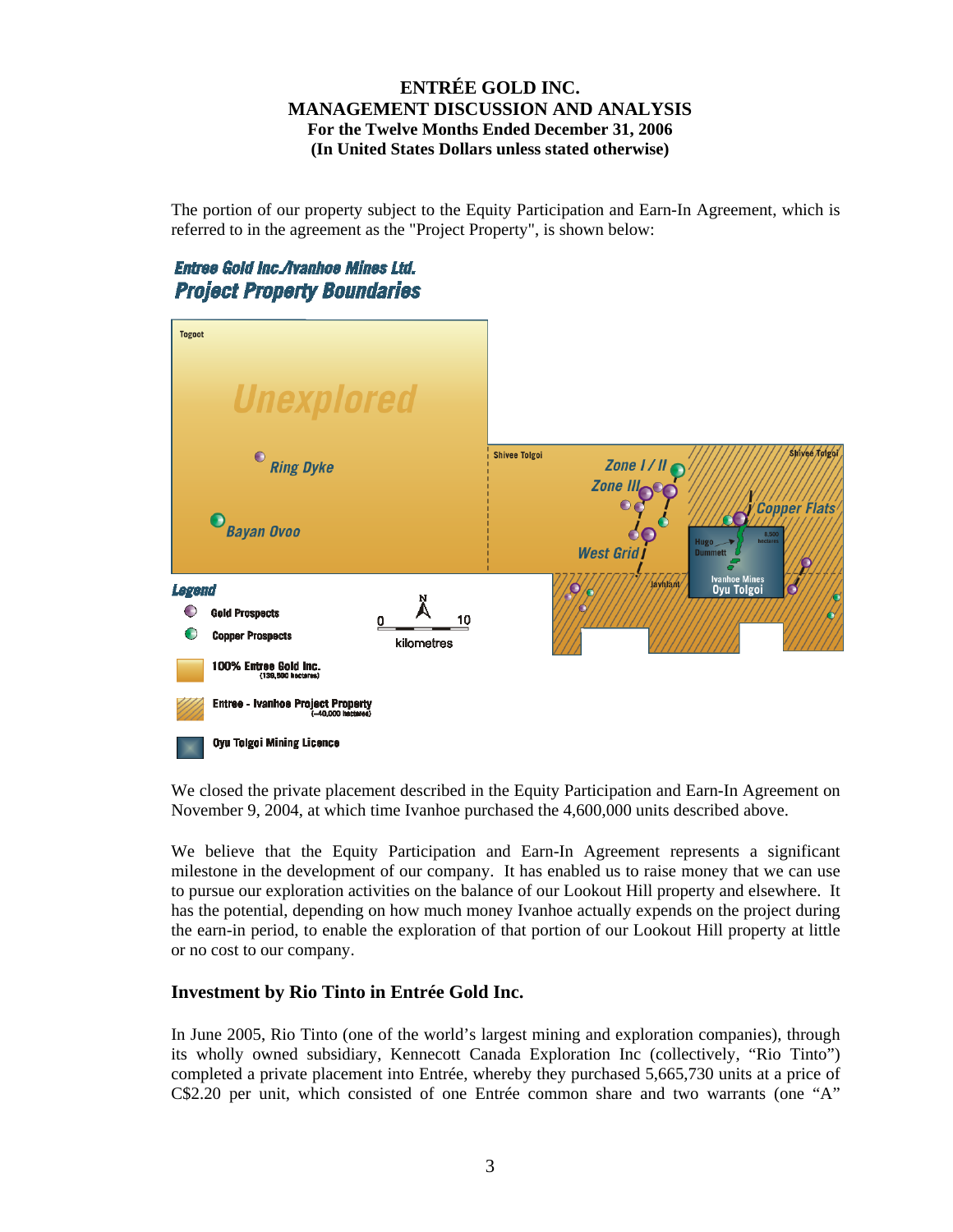warrant and one "B" warrant). Two "A" warrants entitle Rio Tinto to purchase one Entrée common share for C\$2.75 within two years; two "B" warrants entitle Rio Tinto to purchase one Entrée common share for C\$3.00 within two years. Proceeds from Rio Tinto's investment were \$10,170,207. Ivanhoe exercised its pre-emptive right to maintain proportional ownership of Entrée's shares and thereby exercised its warrant for 4,600,000 shares at C\$1.10, resulting in proceeds to Entrée of \$4,069,214. In July Ivanhoe took part in the private placement, purchasing 1,235,489 units, resulting in further proceeds to Entrée of \$2,217,209. Rio Tinto purchased an additional 641,191 units of the private placement to maintain proportional ownership, resulting in further proceeds of \$1,150,681.

At March 21, 2007, Ivanhoe now owns approximately 14.7% of Entrée's issued and outstanding shares with the potential to hold up to a total of 16.2% upon the exercise of warrants.

At March 21, 2007, Rio Tinto now owns approximately 8.9% of Entrée's issued and outstanding shares with the potential to hold up to a total of 16.3% upon the exercise of warrants.

Ivanhoe and Rio Tinto are required to vote these shares as our board of directors direct on all matters pertaining to the appointment of directors, the appointment and remuneration of our auditors and all other matters to be submitted to our shareholders except for "extraordinary" matters. "Extraordinary" matters are matters requiring a special majority (66.33%), the vote of a majority of disinterested shareholders and matters where Ivanhoe or Rio Tinto is precluded from voting.

#### **Investment by Rio Tinto in Ivanhoe Mines Ltd.**

In October 2006, Rio Tinto announced that it had agreed to invest up to \$1.5 billion to acquire up to a 33.35% interest in Ivanhoe. The proceeds from this investment were targeted to fund the joint development of the Oyu Tolgoi copper-gold project. The Company believes this investment is a major vote of confidence by one of the world's pre-eminent mining companies in both the Oyu Tolgoi deposit and in the country of Mongolia.

Our corporate headquarters are located in Vancouver, British Columbia, but we conduct all of our operations in Mongolia through our wholly-owned subsidiary, Entrée LLC. We maintain an office for this purpose in Ulaanbaatar, the capital of Mongolia. Our Mongolian office is staffed by our Vice-President, Exploration, an operations manager, an office administrator, two office assistants, and a full-time accountant.

We believe that Entrée is in sound financial condition and well positioned to build upon the value of our company, both in terms of our arrangement with Ivanhoe and our exciting and promising prospects elsewhere. As part of our ongoing strategy, we are also actively seeking quality acquisitions to complement our existing portfolio. In February 2006, Entrée entered into an option agreement to acquire three licenses in northwestern Mongolia, collectively referred to as the Oyut Tolgoi project. Based on due diligence conducted, we chose not to proceed with the acquisition of these licenses. In May 2006, Entrée entered into an option agreement to acquire the Sol Dos prospect in southeastern Arizona, USA. The Company conducted geophysical surveys in the fall of 2006, to delineate potential drill targets. Results of this preliminary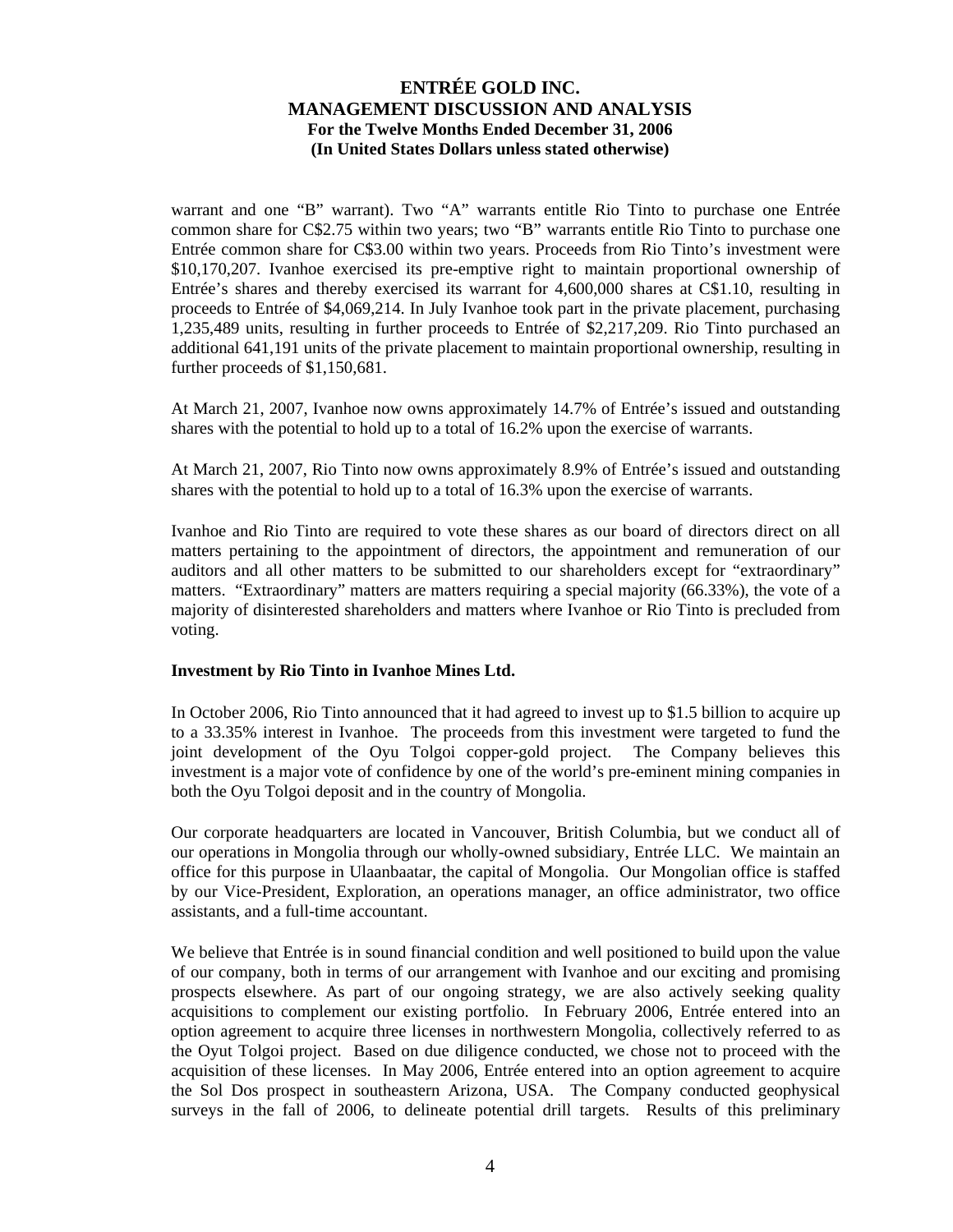exploration program were announced in January 2007. A drilling program has been proposed and is expected to begin early 2007.

### **Mineral Resource Estimate**

On February 1, 2006, Entrée announced that a mineral resource estimate prepared by Ivanhoe under the supervision of AMEC Americas Limited ("AMEC") had delineated an initial Inferred Resource for the northern extension of the Hugo North deposit (the "Hugo North Extension") on the Copper Flats area of Entrée's Shivee Tolgoi property, in Mongolia's South Gobi region. The drilling and exploration work that resulted in the preparation of this Inferred Resource estimate was conducted in order for Ivanhoe to earn an interest in Lookout Hill.

In March 2007, the Company announced that an updated mineral resource estimate had been calculated, based on in-fill drilling conducted by Ivanhoe through November 1, 2006. The updated mineral resource estimate was prepared by AMEC Americas Limited ("AMEC") and the corresponding technical report will be filed on SEDAR (www.sedar.com). At a 0.6% copper equivalent cut-off, the Hugo North Extension is now estimated to hold an Indicated Resource of 117 million tonnes grading 1.80% copper and 0.61 g/t gold (a copper equivalent grade of 2.19%). This Indicated Resource is estimated to contain 4.6 billion pounds of copper and 2.3 million ounces of gold. An Inferred Resource estimate for the Hugo North Extension is estimated to contain 95.5 million tonnes grading 1.15% copper and 0.31 g/t gold (a copper equivalent grade of 1.35%). The contained metal estimated within the Inferred Resource portion of the Hugo North Extension is 2.4 billion pounds of copper and 950,000 ounces of gold. For further information, see the Company's news release dated March 29, 2007 available on SEDAR.

### **Listing of Common Stock on Other Stock Exchanges**

Trading of our shares of common stock commenced on the AMEX effective July 18, 2005, under the trading symbol "EGI'. On April 24, 2006, Entrée began trading on the Toronto Stock Exchange and discontinued trading on the TSX Venture Exchange. The trading symbol remained "ETG". The Company is also traded on the Frankfurt Stock Exchange, under the trading symbol "EKA", and "WKN 121411".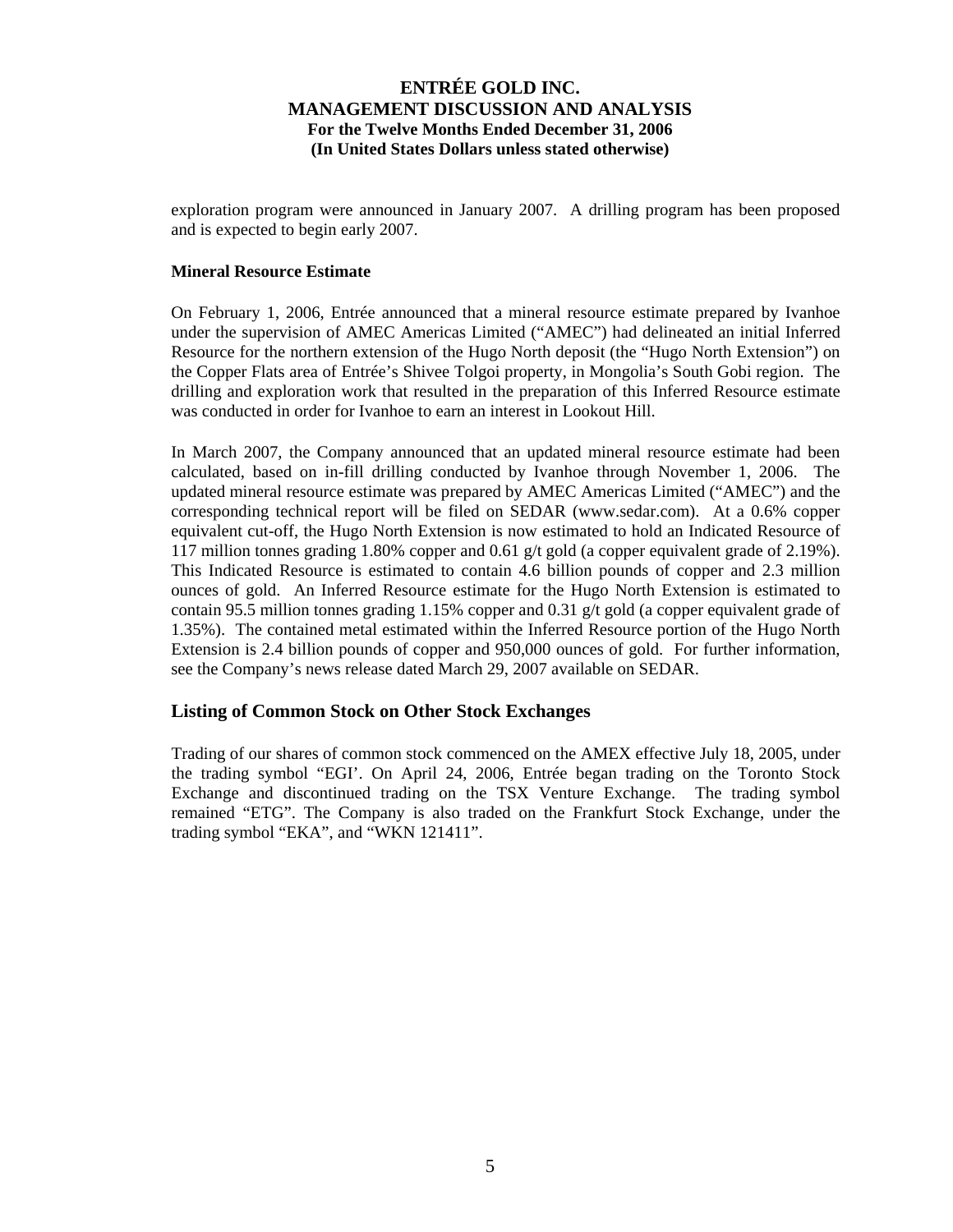## **3. SELECTED ANNUAL INFORMATION**

|                                                                |                | Year ended<br>December<br>31, 2006 | Year ended<br>December<br>31, 2005                                      | Year ended<br>December<br>31, 2004 |
|----------------------------------------------------------------|----------------|------------------------------------|-------------------------------------------------------------------------|------------------------------------|
| Net sales<br>Net loss<br>Net loss per share, basic and diluted | \$<br>\$<br>\$ | $-$ \$<br>$(0.14)$ \$              | - \$<br>$(9,655,341)$ \$ $(13,691,767)$ \$ $(5,528,114)$<br>$(0.23)$ \$ | (0.13)                             |
| Total assets<br>Total long-term liabilities                    | \$             | $-$ \$                             | \$15,510,094 \$22,910,068 \$6,362,415<br>$-$ \$                         |                                    |
| Cash dividends declared                                        | \$             | - \$                               | - \$                                                                    |                                    |

The foregoing financial data has been prepared in conformity with generally accepted accounting principles in the United States of America and includes the accounts of the Company and its wholly-owned subsidiaries.

Fluctuations in net losses are discussed below:

Year ended December 31, 2004 – Loss includes an expanding work program and higher general and administrative expenses.

Year ended December 31, 2005 – Loss includes commencement of significant drilling program, higher general and administrative expense to oversee the larger exploration program and onetime stock-based compensation expense arising from the vesting of most employee stock options at the time the Company became a Tier I Issuer on the TSX Venture exchange.

Year ended December 31, 2006 – Loss includes continuation of exploration program in Mongolia, commencement of exploration in Arizona, listing fees associated with moving to the Toronto Stock Exchange and increased corporate overhead.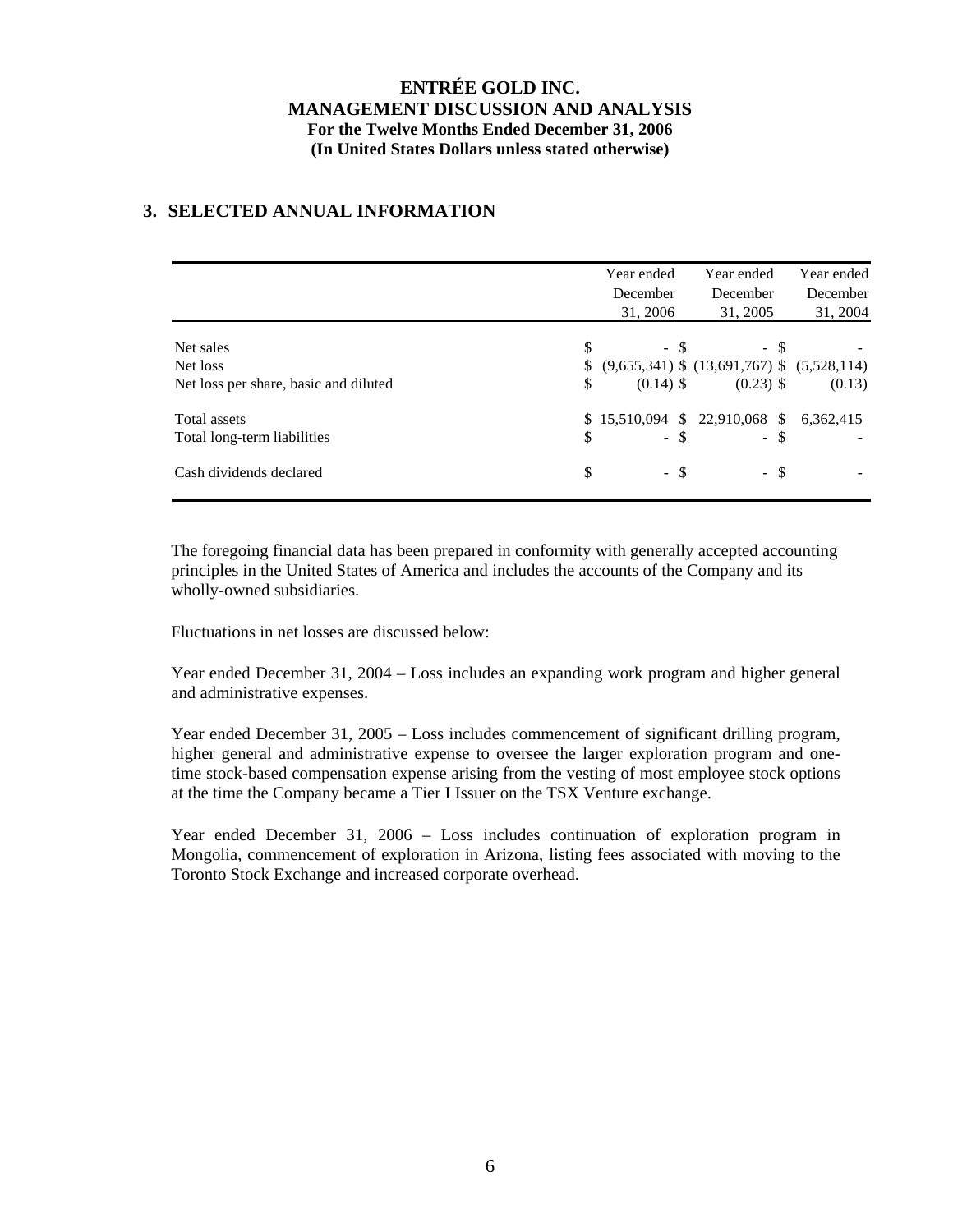### **4. REVIEW OF OPERATIONS**

Results of operations are summarized as follows:

|                                                  | Year ended       | Year ended |
|--------------------------------------------------|------------------|------------|
|                                                  | December         | December   |
|                                                  | 31, 2006         | 31, 2005   |
|                                                  |                  |            |
| Depreciation                                     | \$<br>200,530 \$ | 126,375    |
| Escrow shares compensation                       |                  | (435,583)  |
| General and administrative                       | 2,060,233        | 1,561,941  |
| Interest income                                  | (721, 873)       | (313, 945) |
| Sharholder communications and investor relations | 1,273,422        | 353,221    |
| Mineral interests                                | 5,811,346        | 7,325,658  |
| Stock-based compensation                         | 1,031,683        | 5,074,100  |
| Net loss                                         | \$<br>9,655,341  | 13,691,767 |

Mineral properties expenditures are summarized as follows:

|                               | Year ended<br>December<br>31, 2006 | Year ended<br>December<br>31, 2005 |
|-------------------------------|------------------------------------|------------------------------------|
| Lookout Hill                  | \$<br>$4,021,121$ \$               | 6,639,593                          |
| Manliai                       | 1,667,356                          | 1,694,040                          |
| Khatsavch                     |                                    | 17                                 |
| Oyut Togoi                    | 60,920                             |                                    |
| SolDos                        | 166,551                            |                                    |
| Other                         | 170.943                            |                                    |
| Total costs                   | 6,086,891                          | 8,333,650                          |
| Less stock-based compensation | (275, 545)                         | (1,007,992)                        |
| Total expenditures, cash      | \$<br>5,811,346 \$                 | 7,325,658                          |

### **A) EXPLORATION**

### **I) Ivanhoe Earn-in**

Under an "Earn-In Agreement" announced in October 2004, Ivanhoe has the right to earn an interest in approximately 40,000 hectares of Entrée's 179,500 hectare Lookout Hill property. By the terms of the agreement, Ivanhoe must spend a minimum of \$20,000,000 over 5 years in order to earn any interest in the mineral rights to the project property and may acquire up to a 70% interest in mineralization above a depth of 560 metres and an 80% interest in mineralization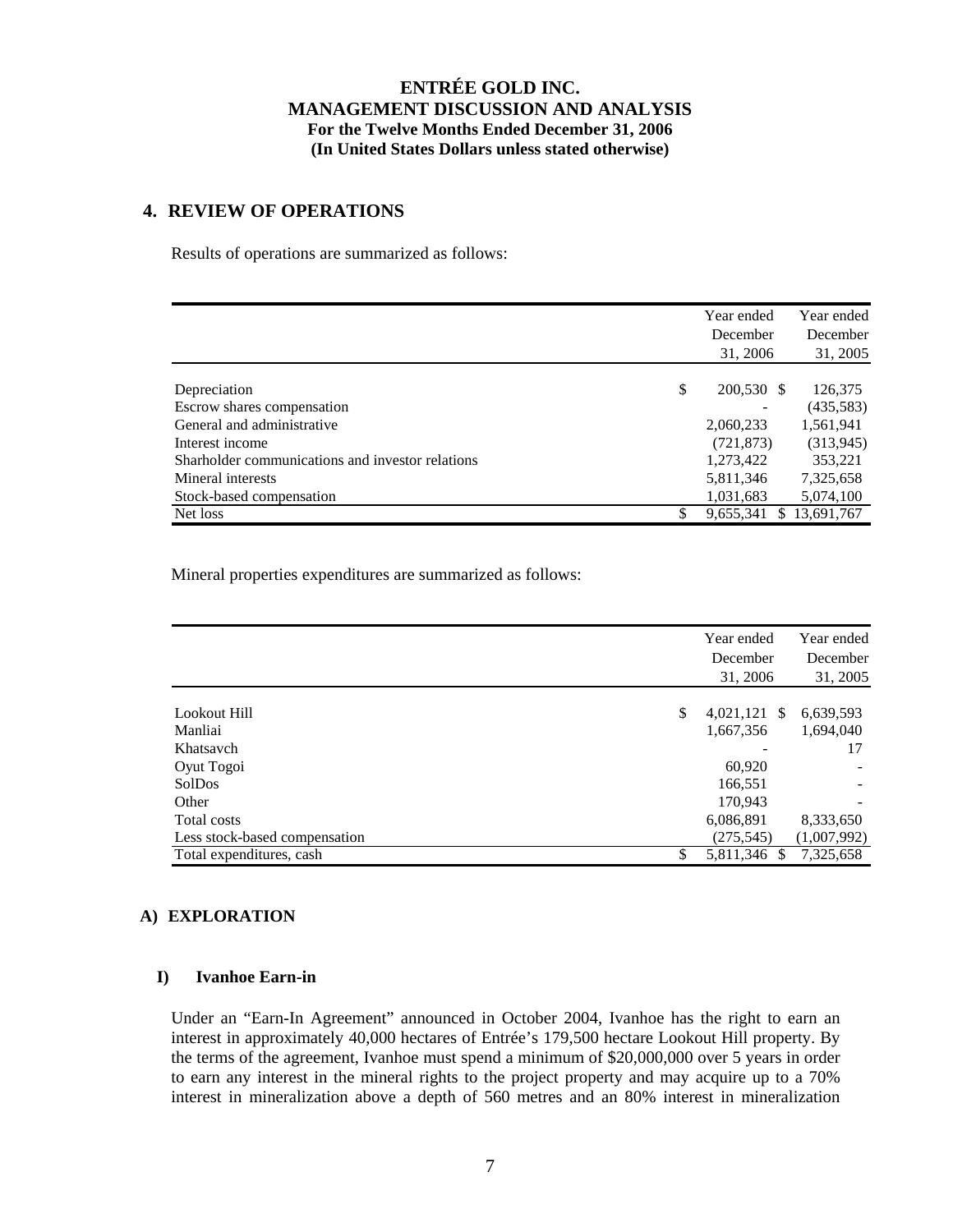below a depth of 560 metres by spending \$35,000,000 over 8 years. Thereafter, Entrée has the right to require Ivanhoe to fund its share of subsequent joint venture costs through to production by debt financing, to be recovered from production cash flow. To December 31, 2006 Ivanhoe has advised us that they have spent approximately \$17 million on the project.

### **i) Hugo North Extension**

On February 1, 2006**,** Entrée announced that a new mineral resource estimate prepared by Ivanhoe under the supervision of AMEC had delineated an initial Inferred Resource for the Hugo North Extension on the Copper Flats area of Entrée's Shivee Tolgoi property, in Mongolia's South Gobi region. The resource estimate was the result of Ivanhoe's aggressive work program that defined a 625 metre extension to the Hugo North Deposit on Entrée's property and outlined some extremely rich copper-gold mineralization.

This initial Copper Flats Inferred Resource is estimated to be 190 million tonnes at an average grade of 1.57% copper and 0.53 grams of gold per tonne  $(g/t)$  for a copper equivalent grade of 1.91%, at a 0.6% copper equivalent cut-off (see table below). At the 0.6% cut-off, the Inferred Resource is estimated to contain 6.6 billion pounds of copper and 3.2 million ounces of gold.

At a higher cut-off of 2% copper equivalent, the new estimate yields an Inferred Resource of 64 million tonnes at an average grade of 2.78% copper and 1.10  $g/t$  gold for a copper equivalent grade of 3.48% - the highest-grade resource defined to date at Ivanhoe's Oyu Tolgoi property. The Hugo North Extension continues to be expanded by ongoing exploration drilling.

In March 2007, the Company announced that an updated mineral resource estimate had been calculated, based on in-fill drilling conducted by Ivanhoe through November 1, 2006. The updated mineral resource estimate was prepared by AMEC Americas Limited ("AMEC") and the corresponding technical report will be filed on SEDAR (www.sedar.com). At a 0.6% copper equivalent cut-off, the Hugo North Extension is now estimated to hold an Indicated Resource of 117 million tonnes grading 1.80% copper and 0.61 g/t gold (a copper equivalent grade of 2.19%). This Indicated Resource is estimated to contain 4.6 billion pounds of copper and 2.3 million ounces of gold. An Inferred Resource estimate for the Hugo North Extension is estimated to contain 95.5 million tonnes grading 1.15% copper and 0.31 g/t gold (a copper equivalent grade of 1.35%). The contained metal estimated within the Inferred Resource portion of the Hugo North Extension is 2.4 billion pounds of copper and 950,000 ounces of gold. For further information, see the Company's news release dated March 29, 2007 available on SEDAR.

### **Cautionary Note to U.S. Investors concerning estimates of Inferred Resources.**

This section uses the term "Inferred Resources." We advise U.S investors that while this term is recognized and required by Canadian regulations, the U.S. Securities and Exchange Commission does not recognize it. "Inferred Resources" have a great amount of uncertainty as to their existence, and great uncertainty as to their economic and legal feasibility. It cannot be assumed that all or any part of the Inferred Mineral Resource will ever be upgraded to a higher category. Under Canadian rules, estimates of Inferred Mineral Resources may not form the basis of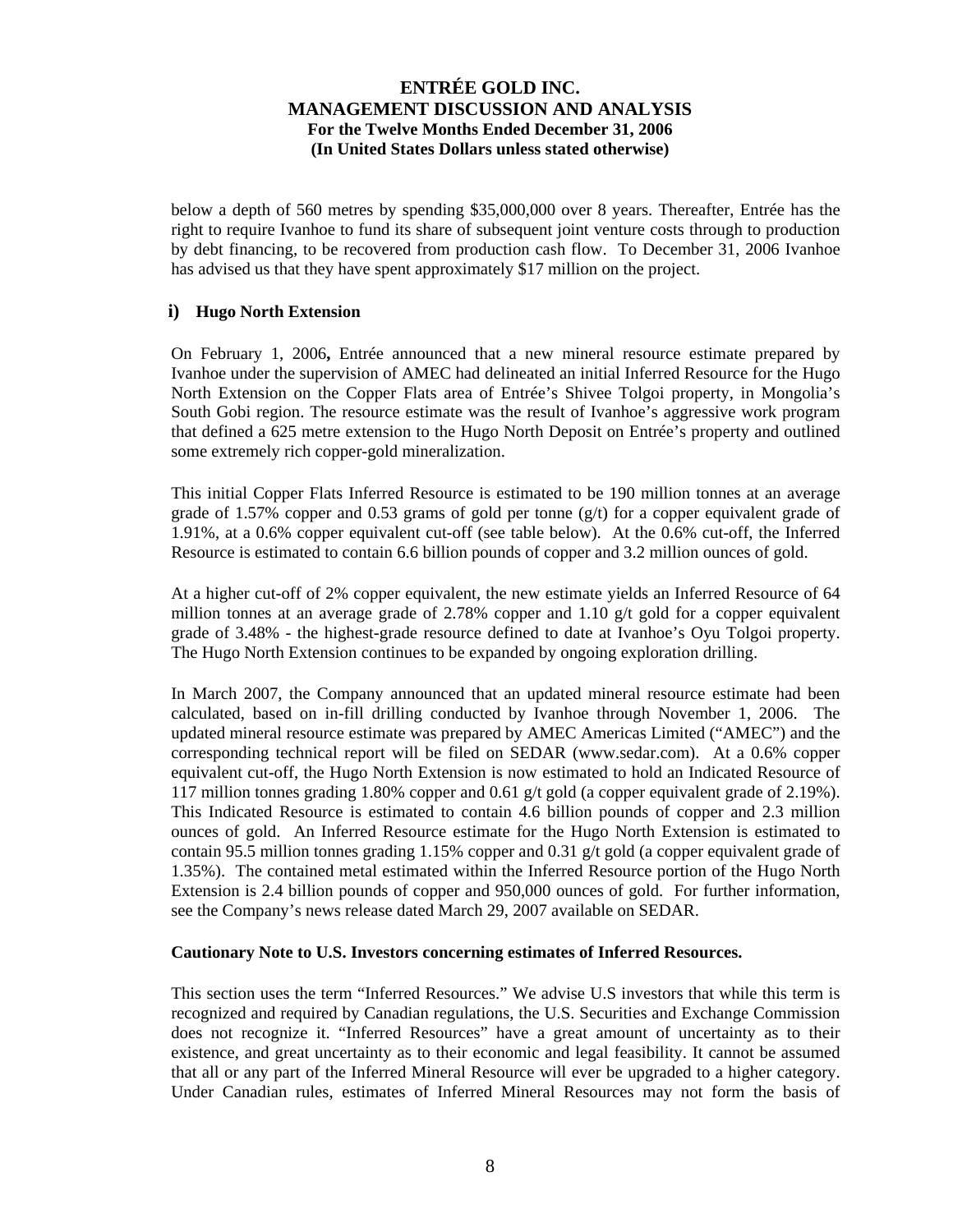feasibility or pre-feasibility studies, except in rare cases. **U.S. investors are cautioned not to assume that part or all of an Inferred Resource exists, or is economically or legally minable.** 

| Table 1: Hugo North Extension Inferred Mineral Resource on the Ivanhoe/Entrée Shivee    |  |
|-----------------------------------------------------------------------------------------|--|
| Tolgoi Joint Venture Property as of February 20, 2006 at various Copper-Equivalent cut- |  |
| off grades                                                                              |  |

|                  | CuEq    | <b>Tonnage</b> | <b>Copper</b> | Gold  | CuEq | <b>Contained Metal</b> |           |                      |
|------------------|---------|----------------|---------------|-------|------|------------------------|-----------|----------------------|
| <b>Class</b>     | Cut-off | (tonnes)       | (%)           | (g/t) | (%)  | Cu ('000 lb)           | Au $(oz)$ | <b>CuEq('000 lb)</b> |
| <b>Indicated</b> | 3.5     | 22,300,000     | 3.68          | 1.43  | 4.59 | 1,809,000              | 1,030,000 | 2,257,000            |
|                  | 3.0     | 32,000,000     | 3.36          | 1.29  | 4.18 | 2,370,000              | 1,330,000 | 2,949,000            |
|                  | 2.5     | 42,400,000     | 3.08          | 1.17  | 3.83 | 2,879,000              | 1,590,000 | 3,580,000            |
|                  | 2.0     | 52,300,000     | 2.84          | 1.09  | 3.53 | 3,275,000              | 1,830,000 | 4,070,000            |
|                  | 1.5     | 65,400,000     | 2.56          | 0.96  | 3.17 | 3,691,000              | 2,020,000 | 4,571,000            |
|                  | 1.25    | 74,300,000     | 2.39          | 0.88  | 2.96 | 3,915,000              | 2,100,000 | 4,849,000            |
|                  | 1.0     | 84,800,000     | 2.22          | 0.80  | 2.73 | 4,150,000              | 2,180,000 | 5,104,000            |
|                  | 0.9     | 89,700,000     | 2.14          | 0.77  | 2.63 | 4,232,000              | 2,220,000 | 5,201,000            |
|                  | 0.8     | 96,700,000     | 2.04          | 0.72  | 2.50 | 4,349,000              | 2,240,000 | 5,330,000            |
|                  | 0.7     | 107,400,000    | 1.91          | 0.66  | 2.33 | 4,522,000              | 2,280,000 | 5,517,000            |
|                  | 0.6     | 117,000,000    | 1.80          | 0.61  | 2.19 | 4,643,000              | 2,290,000 | 5,649,000            |
|                  | 0.5     | 123,900,000    | 1.73          | 0.58  | 2.10 | 4,726,000              | 2,310,000 | 5,736,000            |
|                  | 0.4     | 130,300,000    | 1.67          | 0.55  | 2.02 | 4,797,000              | 2,300,000 | 5,803,000            |
|                  | 0.3     | 137,900,000    | 1.59          | 0.52  | 1.92 | 4,834,000              | 2,310,000 | 5,837,000            |
| <b>Inferred</b>  | 3.5     | 1,400,000      | 3.32          | 1.03  | 3.98 | 102,000                | 50,000    | 123,000              |
|                  | 3.0     | 3,600,000      | 2.97          | 0.88  | 3.53 | 236,000                | 100,000   | 280,000              |
|                  | 2.5     | 5,900,000      | 2.68          | 0.87  | 3.23 | 349,000                | 170,000   | 420,000              |
|                  | 2.0     | 11,000,000     | 2.20          | 0.86  | 2.75 | 534,000                | 300,000   | 667,000              |
|                  | 1.5     | 29,100,000     | 1.73          | 0.58  | 2.10 | 1,110,000              | 540,000   | 1,347,000            |
|                  | 1.25    | 45,000,000     | 1.55          | 0.46  | 1.84 | 1,538,000              | 670,000   | 1,825,000            |
|                  | 1.0     | 62,200,000     | 1.39          | 0.39  | 1.64 | 1,906,000              | 780,000   | 2,249,000            |
|                  | 0.9     | 70,000,000     | 1.33          | 0.37  | 1.56 | 2,053,000              | 830,000   | 2,407,000            |
|                  | 0.8     | 78,300,000     | 1.27          | 0.34  | 1.49 | 2,192,000              | 860,000   | 2,572,000            |
|                  | 0.7     | 87,000,000     | 1.21          | 0.32  | 1.42 | 2,321,000              | 900,000   | 2,724,000            |
|                  | 0.6     | 95,500,000     | 1.15          | 0.31  | 1.35 | 2,421,000              | 950,000   | 2,842,000            |
|                  | 0.5     | 105,200,000    | 1.09          | 0.29  | 1.27 | 2,528,000              | 980,000   | 2,945,000            |
|                  | 0.4     | 127,600,000    | 0.96          | 0.26  | 1.13 | 2,701,000              | 1,070,000 | 3,179,000            |
|                  | 0.3     | 152,400,000    | 0.85          | 0.23  | 1.00 | 2,856,000              | 1,130,000 | 3,360,000            |

### **\* Copper equivalent grades have been calculated using assumed metal prices (US\$0.80/lb. for copper and US\$350/oz. for gold); %Cu equivalent = %Cu +**  $[Au(g/t)x(11.25/17.64)]$

Ivanhoe has the right to earn an 80% interest in mineral rights on the project area below a depth of 560 metres. Accordingly, Entrée's 20% interest in the Indicated Resource using a 0.6% copper equivalent cut-off is estimated to be 23.4 million tonnes, containing approximately 930 million pounds of copper and approximately 640,000 ounces of gold. Entrée's 20% interest in the Inferred Resource is estimated to be 19.1 million tonnes, containing approximately 484 million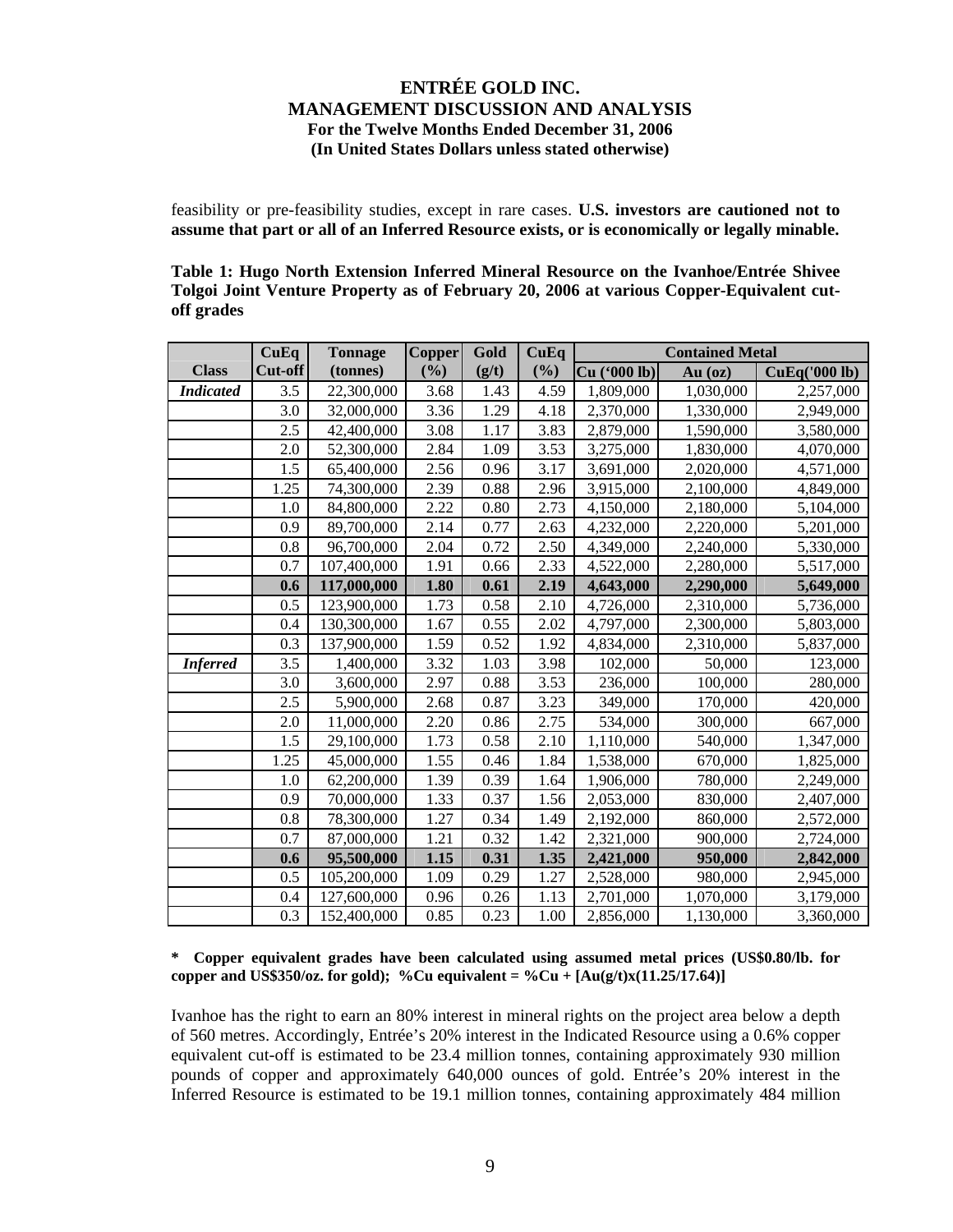pounds of copper and approximately 190,000 ounces of gold. Mineral resources are not mineral reserves and do not have demonstrated economic viability.

In 2006, Ivanhoe completed a program of condemnation drilling on the Entrée-Ivanhoe Lookout Hill Agreement Area in preparation for infrastructure construction associated with the development of Oyu Tolgoi. On October 25, 2006, we announced that a body of low-grade shallow copper and gold mineralization ("Ulaan Khud"). was intersected approximately 6.9 km north of the Hugo North Extension. The area between Ulaan Khud and the Hugo North Extension has received only limited drill testing and remains a viable exploration target.

The potential southern extension to the Oyu Tolgoi deposits which lies within the Entrée-Ivanhoe Agreement Area is currently being drill tested by Ivanhoe.

### **II) Lookout Hill**

In 2006, eleven diamond drill holes, totaling 8,614.1 m, and 18 shallow reverse circulation holes, totaling 3,290 m, were completed by Entrée on targets outside the Entrée-Ivanhoe Agreement Area. Drilling outlined a new area of molybdenum mineralization west of Oyu Tolgoi, in the West Grid area of Lookout Hill. Elevated molybdenum is associated with the Oyu Tolgoi mineralized system; however, this is the first time significant molybdenum values have been encountered in drilling on the portion of Lookout Hill that is outside the Agreement with Ivanhoe. Porphyry systems tend to occur in clusters, with multiple ore bodies over large areas. The relationship between this new zone and the Oyu Tolgoi mineralized system is currently undefined. Establishing a better understanding of this new zone will be one of Entrée's primary initiatives during 2007.

Additional work included Induced Polarization ("IP") and magnetometer geophysical surveys, soil and rock geochemical sampling, and geological mapping.

The areas targeted by drilling included: West Grid geophysical, geological and geochemical anomalies; the large Ring Dyke geophysical anomaly and associated zones of alteration; the Zone III epithermal gold system; and the Zones I and II areas of associated alteration and geophysical targets.

Significant results include:

- a) The identification of a northerly trending 9+ km long zone of intrusive-contact related molybdenum mineralization. This molybdenum enriched area has been outlined by noncontinuous surface soil and rock geochemical sampling and 2,438.8 m of diamond drilling. Follow-up exploration, including diamond drilling, is planned for the 2007 exploration season.
- b) Drilling of geophysical IP targets in the West Grid area identified Devonian aged intrusives (the age of copper-gold mineralization at Oyu Tolgoi) in association with alteration and sulphide mineralization (predominantly pyrite). Drilling at the north end of a strong IP conductor, that trends south onto the joint Entrée-Ivanhoe Agreement Area to the south and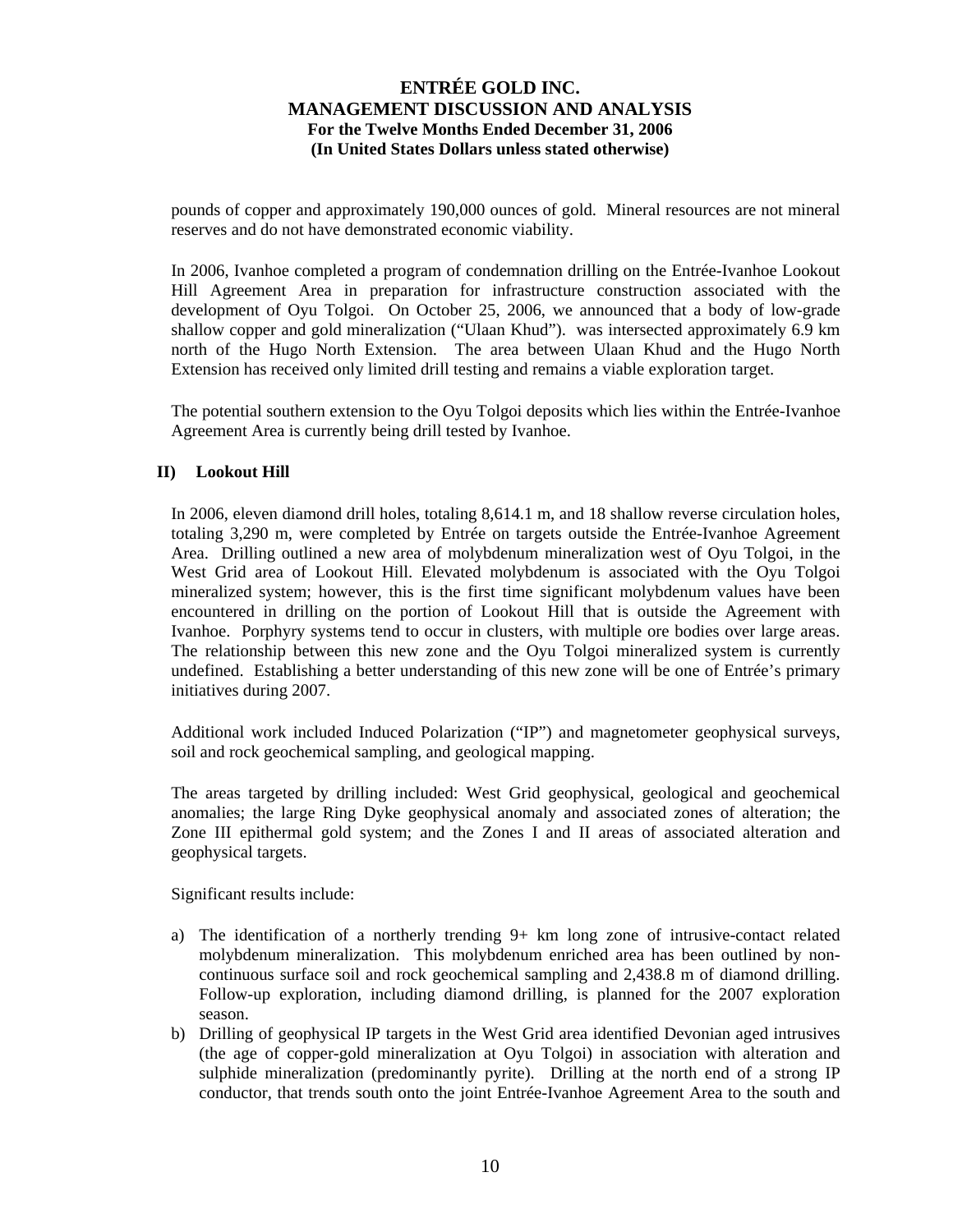west of Ivanhoe's Oyu Tolgoi concession, intersected zones of strong pyrite mineralization with narrow intervals of anomalous gold, molybdenum and copper (ie. 1.25 m of 492 ppb Au; 2 m of 242 ppb au; 2m of 177 ppm Mo and 2m of 445 ppm Cu). Additional drilling is planned for this area during the 2007 exploration season.

- c) Reverse circulation drilling in the area of Zone III encountered anomalous gold values to the north of the area drilled in 2005. Additional follow up work has been recommended by the technical team.
- d) Seven reverse circulation drill holes were completed over a blind IP target. The program was successful in outlining a sulphide rich (predominantly pyrite) epithermal or high-level porphyry system that will require further testing in 2007.

### **III) Manlai**

Entree's Manlai property is located approximately 125 kilometres to the north of Lookout Hill and adjoins the east end of Ivanhoe's Kharmagtai porphyry copper-gold project.

Exploration at Entrée's Manlai project in 2006 focused on following up targets identified during the previous field season. It consisted of 13 km of infill time domain IP survey, 8 diamond drill holes (totally 4,270 m), and additional geological mapping. The drilling and mapping greatly enhanced the Company's understanding of the geological setting. The drilling was successful in partially defining a mineralized porphyry-style stockwork over an area approximately 250m x 500 m. This zone is still open along strike and to depth. Additional drilling is planned for the 2007 exploration season.

### **IV) Khatsavch**

The license for the Khatsavch concession was returned to the Mongolian government in October 2006.

### **V) Oyut Tolgoi**

In October 2006, after conducting due diligence evaluations, we chose not to pursue the acquisition of the three concessions that comprised the Oyut Tolgoi project in north-western Mongolia.

### **VI) Sol Dos Prospect**

Entrée commenced exploration of the Sol Dos copper prospect in the fall of 2006. The property is located in the Safford area of south east Arizona. A geophysical crew completed a 20 line km program consisting of deep probing IP and magnetic surveys. Entrée has an option to earn a 100% interest in Sol Dos, subject to a 2% NSR, half of which can be purchased by Entrée.

The Company plans to drill targets outlined by the IP and magnetometer surveys. Government permitting has been received and drilling will commence as soon as the drill can be mobilized to the project site. The prospect is modeled as a large porphyry copper target, similar to the San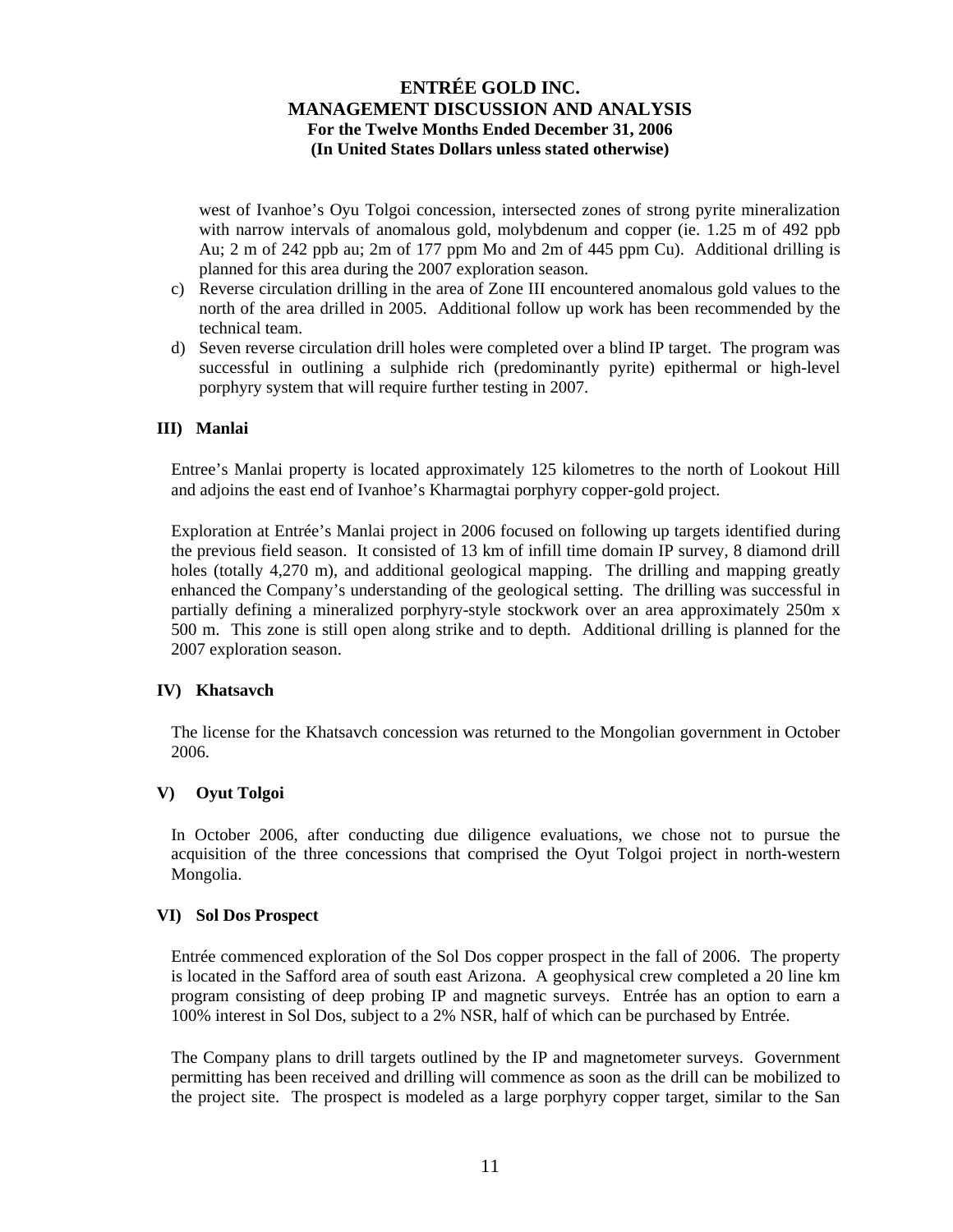Juan and Dos Pobres deposits, currently being developed by Phelps Dodge approximately 8 km to the northwest and to the deep, high-grade Resolution porphyry copper deposit being evaluated by Rio Tinto and BHP Billiton, approximately 100 km to the west.

### **B) GENERAL AND ADMINISTRATIVE**

For the year ended December 31, 2006, general and administrative expense before stock-based and escrow share compensation was \$2,060,233 compared to \$1,561,941 in 2005 as set out above. The increase was primarily due to head office payroll, additional rent for expanded head office premises, consulting fees and listing fees in connection with listing on the Toronto Stock Exchange.

### **C) STOCK-BASED COMPENSATION**

For the year ended December 31, 2006, stock-based compensation expense was \$1,031,683 compared to \$5,074,100 in 2005 as set out above. Stock-based compensation expense in 2006 represents the fair value of 1,350,000 stock options granted during the year. In March, 2005, the Company became a Tier I Issuer on the TSX-V and as a result all stock options previously granted became fully vested. Consequently, the fair value of all unvested options except those issued to investor relations consultants was recognized in the first quarter of 2005. The balance of stock-based compensation expense represents the fair value of stock options granted in 2005 less the unvested portion of options granted to investor relations consultants.

#### **D) ESCROW SHARES COMPENSATION**

The Company records compensation expense for performance shares held in escrow on a markto-market basis. For the six months ended June 30, 2005, the relative market price of the Company's stock was decreasing, and therefore expense recoveries were recognized. At June 30, 2005, all performance escrow shares had been released from escrow and consequently there was no further escrow compensation expense or recovery.

### **E) SHAREHOLDER COMMUNICATIONS AND INVESTOR RELATIONS**

For the year ended December 31, 2006, shareholder communications and investor relations expense before stock-based compensation was \$1,273,422 compared to \$353,221 in 2005. The increase was due to primarily to an investor relations campaign in Europe in early 2006 and to increased presence at investment conferences and trade shows.

### **F) INTEREST INCOME**

For the year ended December 31, 2006, interest income was \$721,873 compared to \$313,975 in 2005. The Company earns income on its cash and cash equivalents. The increase in interest income in 2006 compared with 2005 arises from the investment of approximately \$17,000,000 on average for one year at higher rates compared to approximately \$24,000,000 on average for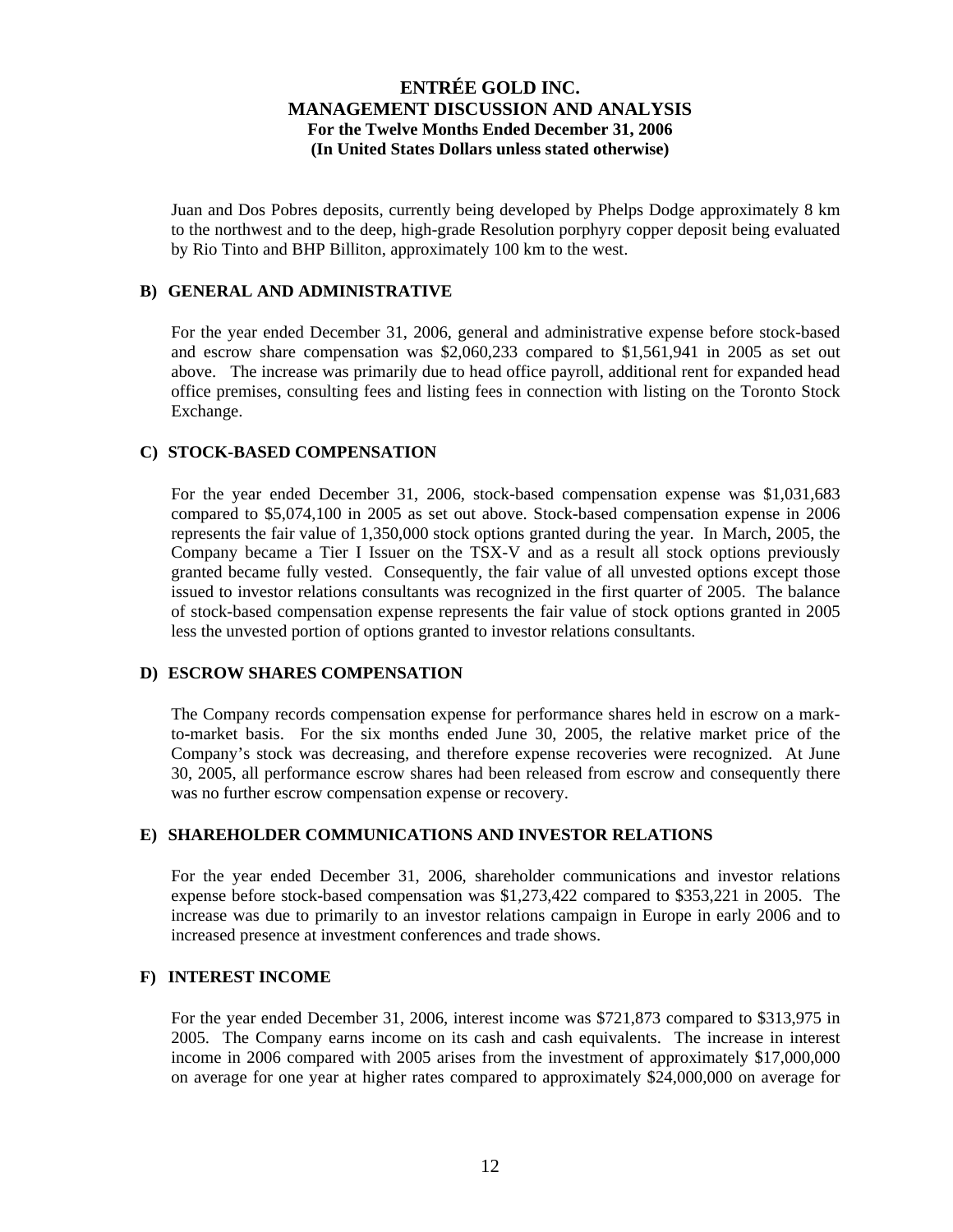one half a year at lower rates. Cash balances were generated by private placements, warrants exercise and options exercise.

### **G) FOREIGN CURRENCY TRANSLATION AND ADJUSTMENT**

The Company's operating currency is the Canadian dollar, whereas its reporting currency is the US dollar. During the year ended December 31, 2006, the Canadian dollar appreciated approximately 4% against the US dollar subsequently depreciated against the US dollar by approximately the same amount. The fluctuation resulted in an unrealized foreign currency adjustment of \$252,317 for the twelve months ended December 31, 2006.

### **H) OUTLOOK**

Results of the 2006 field season in Mongolia were encouraging, as announced in news releases from October 25, 2006 and January 10, 2007. The Company intends to continue its exploration program on Lookout Hill and on the Manlai project during the next twelve months.

All of our exploration licenses in Mongolia currently expire in March or April 2008. Under Mongolian Minerals Law, we may extend these licenses until March or April 2010. Exploration license holders are entitled to apply for conversion to a mining license before their exploration license has expired. We intend to make application for appropriate conversion to mining licenses for some or all of our current exploration licenses.

The Company intends to complete the first phase of drilling at Sol Dos in Q2 2007. Once results have been compiled and analyzed, a determination will be made on whether to continue with exploration of this property.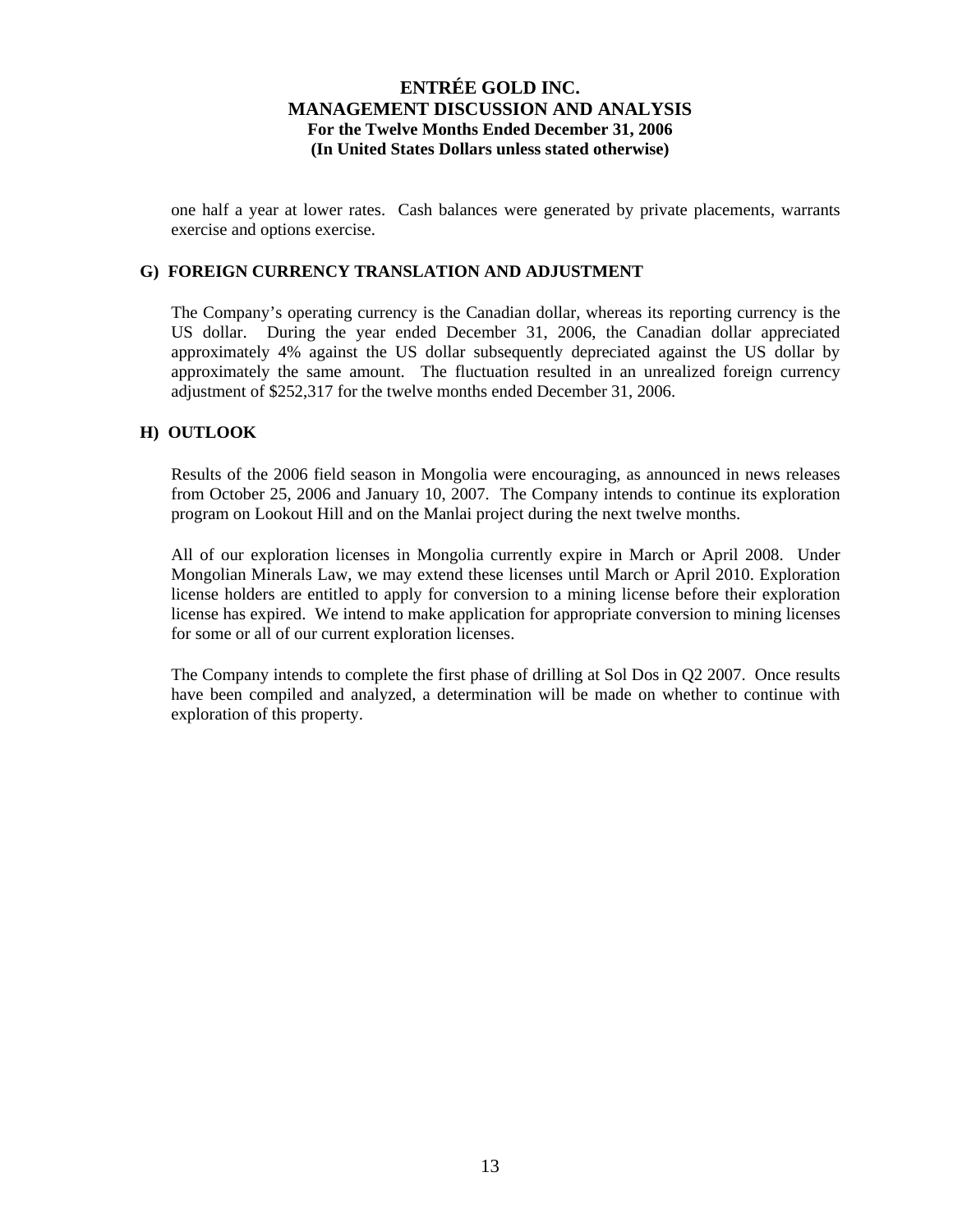# **5. SELECTED QUARTERLY DATA**

|                                   | Quarter ended      | <b>Ouarter</b> ended | Quarter ended    | <b>Ouarter</b> ended |
|-----------------------------------|--------------------|----------------------|------------------|----------------------|
|                                   | December 31.       | September 30,        | June 30,         | March 31,            |
|                                   | 2006               | 2006                 | 2006             | 2006                 |
|                                   |                    |                      |                  |                      |
| Exploration                       | \$<br>1,790,930 \$ | 2,571,691 \$         | 1,209,454 \$     | 514,816              |
| General and administrative        | 789,337            | 1.240.727            | 851,580          | 1,408,679            |
| Loss form operations              | (2,580,267)        | (3,812,418)          | (2,061,034)      | (1,923,495)          |
| Interest income                   | 174.532            | 202,112              | 153,510          | 191,719              |
| Net loss                          | $(2,405,735)$ \$   | $(3,610,306)$ \$     | $(1,907,524)$ \$ | (1,731,776)          |
| Loss per share, basic and diluted | \$<br>$(0.03)$ \$  | $(0.05)$ \$          | $(0.03)$ \$      | (0.02)               |

|                                   | Quarter ended      | Quarter ended    | Quarter ended    | Quarter ended |
|-----------------------------------|--------------------|------------------|------------------|---------------|
|                                   | December 31.       | September 30.    | June 30,         | March 31,     |
|                                   | 2005               | 2005             | 2005             | 2005          |
|                                   |                    |                  |                  |               |
| Exploration                       | \$<br>2,560,422 \$ | 2,569,409 \$     | 2,032,805 \$     | 1,171,014     |
| General and administrative        | 726,525            | 611,050          | 2,278,886        | 2,055,601     |
| Loss form operations              | (3,286,947)        | (3,180,459)      | (4,311,691)      | (3,226,615)   |
| Interest income                   | 165,224            | 125,790          | 23,339           | 29,592        |
| Net loss                          | $(3, 121, 723)$ \$ | $(3,054,669)$ \$ | $(4,288,352)$ \$ | (3,197,023)   |
|                                   |                    |                  |                  |               |
| Loss per share, basic and diluted | $(0.05)$ \$        | $(0.05)$ \$      | $(0.08)$ \$      | (0.06)        |

## **6. LIQUIDITY**

To date the Company has not generated significant revenues from its operations and is considered to be in the exploration stage. Working capital on hand at December 31, 2006 is \$14,300,000 and is more than sufficient to finance budgeted exploration, general and administrative expense, investor relations for 2007. The company has approximately \$7,000,000 surplus funds available for acquisitions and/or operating requirements for 2008. At present the Company is dependent on equity financing for additional funding if required. Should one of the Company's projects proceed to the mine development stage, it is expected that a combination of debt and equity financing would be available.

### **Operating activities**

Cash used in operations was \$8,489,352 for the year ended December 31, 2006 (2005 - \$8,940,909) and represents expenditures on mineral property exploration and general and administrative expense as described above.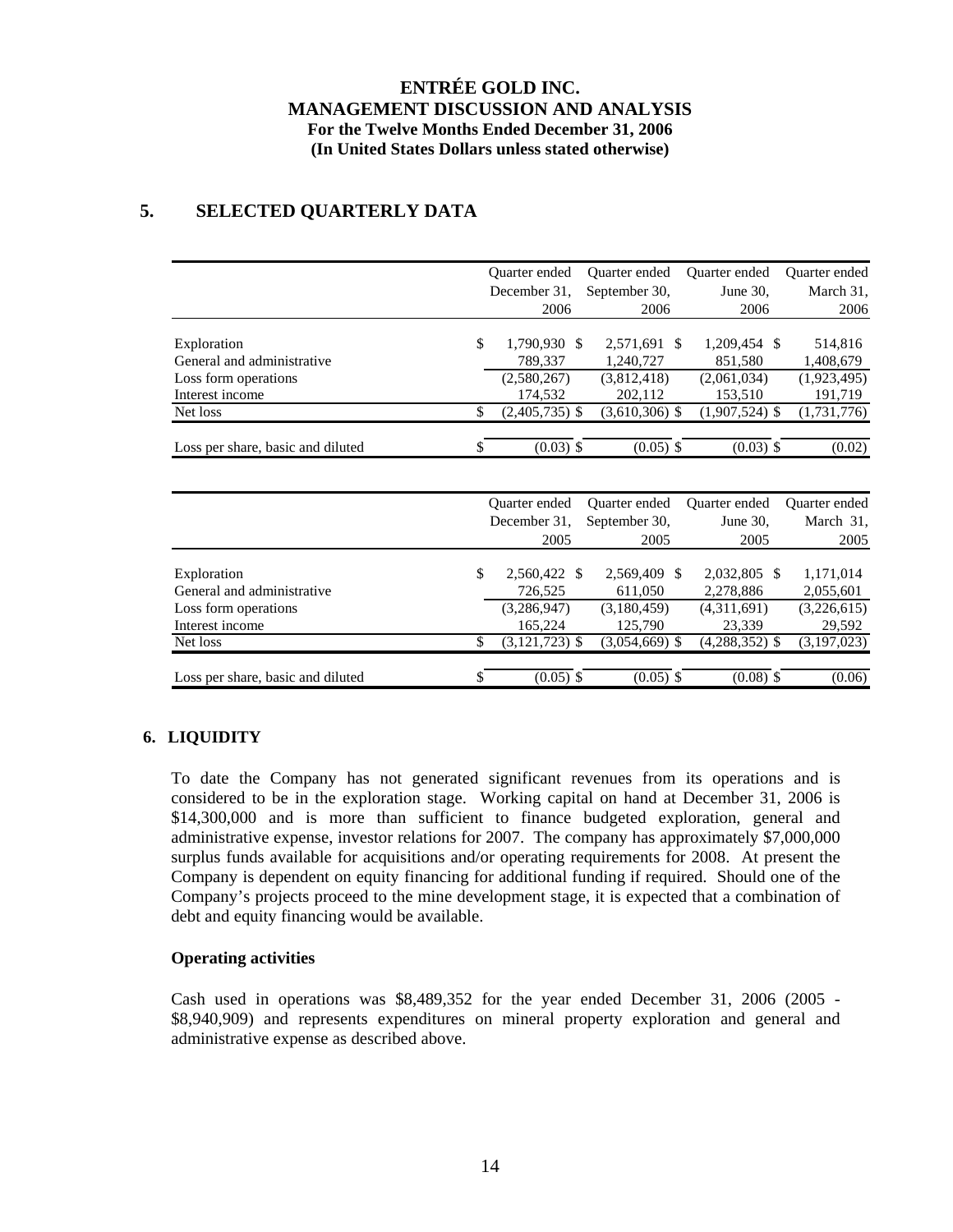#### **Financing activities**

During the year ended December 31, 2006, the Company issued common shares as follows:

|                           | Year ended    | Year ended | Year ended    | Year ended |
|---------------------------|---------------|------------|---------------|------------|
|                           | December      | December   | December      | December   |
|                           | 31, 2006      | 31, 2006   | 31, 2005      | 31, 2005   |
|                           | <b>Shares</b> | Amount     | <b>Shares</b> | Amount     |
|                           |               |            |               |            |
| Private placements        | \$            |            | 7,542,410 \$  | 13,538,097 |
| Exercise of warrants      |               |            | 10,456,450    | 10,475,291 |
| Exercise of stock options | 1,215,000     | 1,108,717  | 772,000       | 705,673    |
|                           | 1,215,000 \$  | 1,108,717  | 18,770,860 \$ | 24.719.061 |

During the year ended December 31, 2006, 250,000 warrants expired without exercise.

### **Investing activities**

During the year ended December 31, 2006, the Company expended \$302,892 on equipment, primarily for exploration activities (2005 - \$729,815). The higher expenditure in 2005 was due to the setting up of the Manlai camp.

### **Table of Contractual Commitments**

The following table lists as of December 31, 2006 information with respect to the Company's known contractual obligations.

| Less        |           |           | More         |         |
|-------------|-----------|-----------|--------------|---------|
| than 1 Year | 1-3 Years | 3-5 Years | than 5 Years | Total   |
|             |           |           |              |         |
| 74,064      | 153.142   | 111.482   |              |         |
| 74,064      | 153.142   | 111.482   |              | 338,688 |
|             |           |           |              |         |

#### **Outstanding share data**

As at March 21, 2006, there were 70,913,093 common shares outstanding. In addition there were 8,573,000 stock options outstanding with exercise prices ranging from C\$1.15 to C\$2.34 per share. Share purchase warrants outstanding totalled 7,542,412 at prices ranging from C\$2.75 to C\$3.00 per share and expiring on dates varying from June 29, 2007 to July 7, 2007.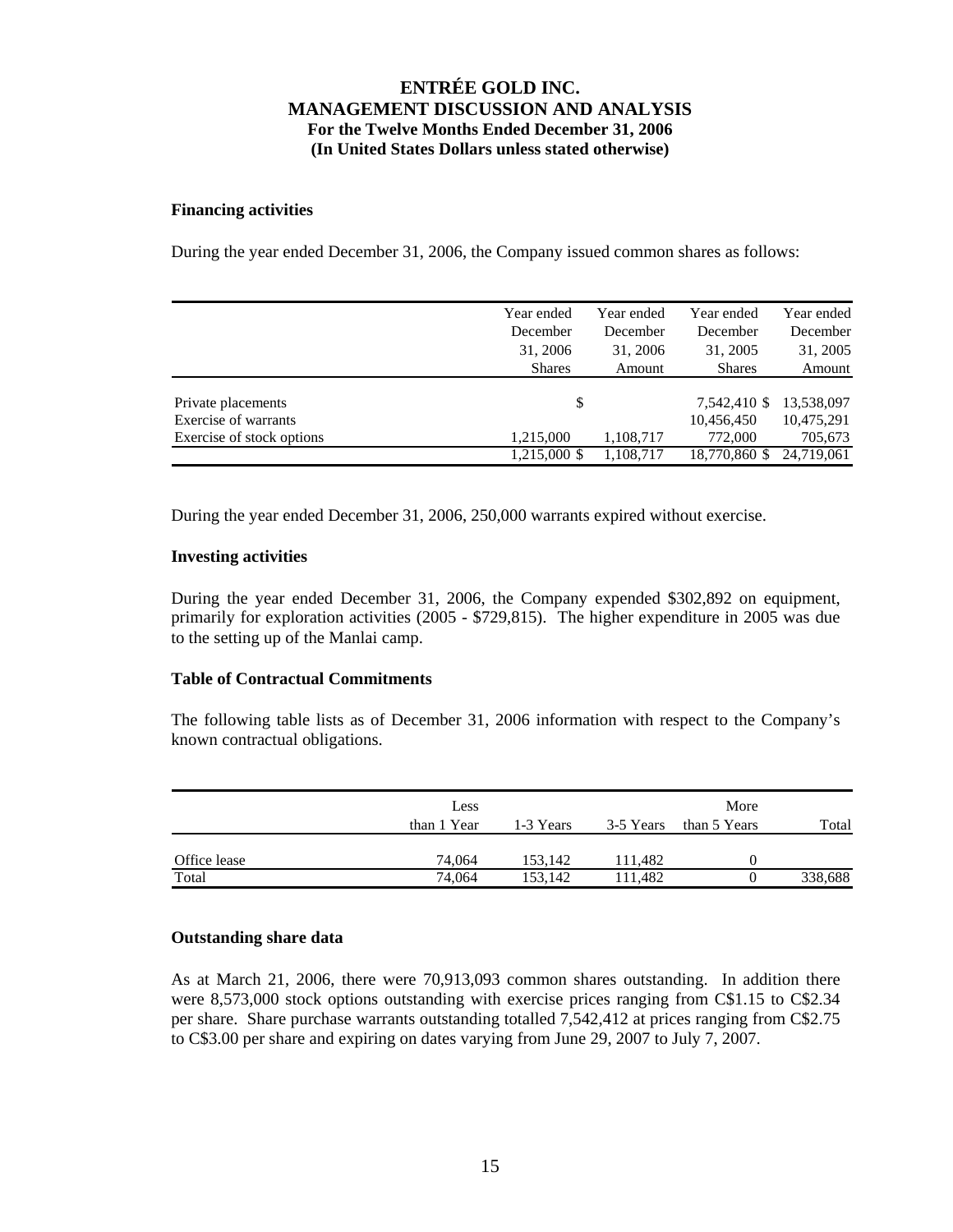### **7. CAPITAL RESOURCES**

The Company had no commitments for capital assets at December 31, 2006.

At December 31, 2006, the Company had working capital of approximately \$14,300,000 compared with approximately \$21,700,000 at December 31, 2005. Budgeted expenditures for the 12 months ending December 31, 2007 total approximately \$5,300,000 for exploration and \$2,000,000 for administration and shareholder communications, net of interest and other income. Working capital on hand is expected to exceed cash requirements for the ensuing twelve months by approximately \$7,000,000.

The Company is committed to make lease payments for the rental of office space totaling \$388,688 over five years (see Note 11 to the audited consolidated financials statements for the year ended December 31, 2006).

### **8. OFF-BALANCE SHEET TRANSACTIONS**

The Company has no off-balance sheet arrangements except for contractual obligation noted above.

### **9. TRANSACTIONS WITH RELATED PARTIES**

Related party transactions are summarized in Note 6 to the audited consolidated financial statements for the year ended December 31, 2006.

### **10. FOURTH QUARTER**

The Company's exploration program typically winds down in November. General and administrative expense continues as does investor relations activity. There were no extraordinary items or year-end adjustments that affected normal operations during the fourth quarter.

### **11. PROPOSED TRANSACTIONS**

Not applicable.

### **12. CRITICAL ACCOUNTING ESTIMATES**

The preparation of consolidated financial statements in conformity with generally accepted accounting principles in the United States of America requires management to make estimates and assumptions that affect the reported amount of assets and liabilities and the disclosure of contingent assets and liabilities at the date of the financial statements and the reported amount of revenues and expenses during the period. Actual results could differ from these estimates.

The Company follows accounting guidelines in determining the value of stock option compensation, as disclosed in Note 5 to the Financial Statements. Unlike other numbers in the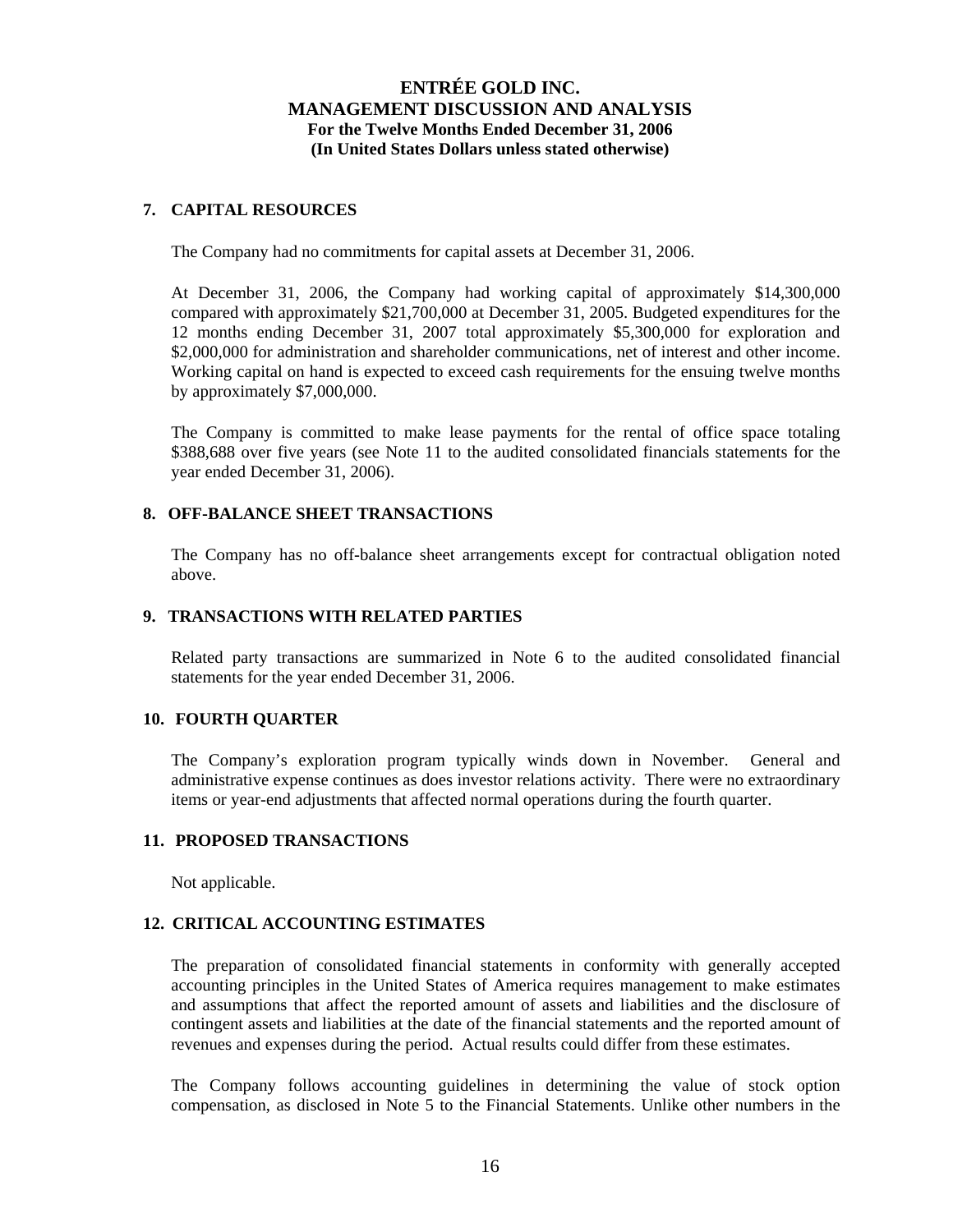accounts, this is a calculated amount not based on historical cost, but on subjective assumptions introduced to an option pricing model, in particular: (1) an estimate for the average future hold period of issued stock options before exercise, expiry or cancellation and (2) future volatility of the Company's share price in the expected hold period (using historical volatility as a reference). Given that there is no market for the options and they are not transferable, the resulting value calculated is not necessarily the value the holder of the option could receive in an arm's-length transaction.

The Company's accounting policy is to expense exploration costs on a project by project basis consistent with United States GAAP. The policy is consistent with that of the other exploration companies that have not established mineral reserves. When a mineral reserve has been objectively established further exploration costs would be deferred. Management is of the view that its current policy is appropriate for the Company.

## **13. CHANGES IN ACCOUNTING POLICIES**

A detailed summary of all of the Company's significant accounting policies and the estimates derived therefrom is included in Note 2 to the annual consolidated financial statements for the year ended December 31, 2006. Accounting policies used in the current year did not differ from those used in the prior current year. Effective January 1, 2006, the Company adopted SFAS No. 123(revised), "Share-Based Payment" ["SFAS 123(R)"] utilizing the modified prospective approach. The impact of adoption of the standard did not materially affect the Company's financial position, results of operations, or cash flows because the Company adopted the fair value based method of accounting for stock options prescribed by SFAS 123, "Accounting for Stock-Based Compensation", on May 1, 2003.

### **14. FINANCIAL INSTRUMENTS AND OTHER INSTRUMENTS**

The Company's financial assets and liabilities consist of cash and cash equivalents, receivables, deposits and accounts payable and accrued liabilities, some of which are denominated in U.S. dollars and Mongolian Tugriks. These accounts are recorded at their fair market value. The Company is at risk to financial gain or loss as a result of foreign exchange movements against the Canadian dollar. The Company minimizes its foreign exchange risk by maintaining low account balances in currencies other than the Canadian dollar. The Company does not currently have major commitments to acquire assets in foreign currencies; but historically it has incurred the majority of its exploration costs in foreign currencies.

The Company's cash equivalent are redeemable after 30 days without penalty and are renewable bank instruments that provide a fixed rate of interest during the term usually one year. When a matured instrument is renewed, the new interest rate may be higher or lower than the current rate. The Company reviews its bank instruments on a monthly basis and renews if interest rates are higher than on the current instrument.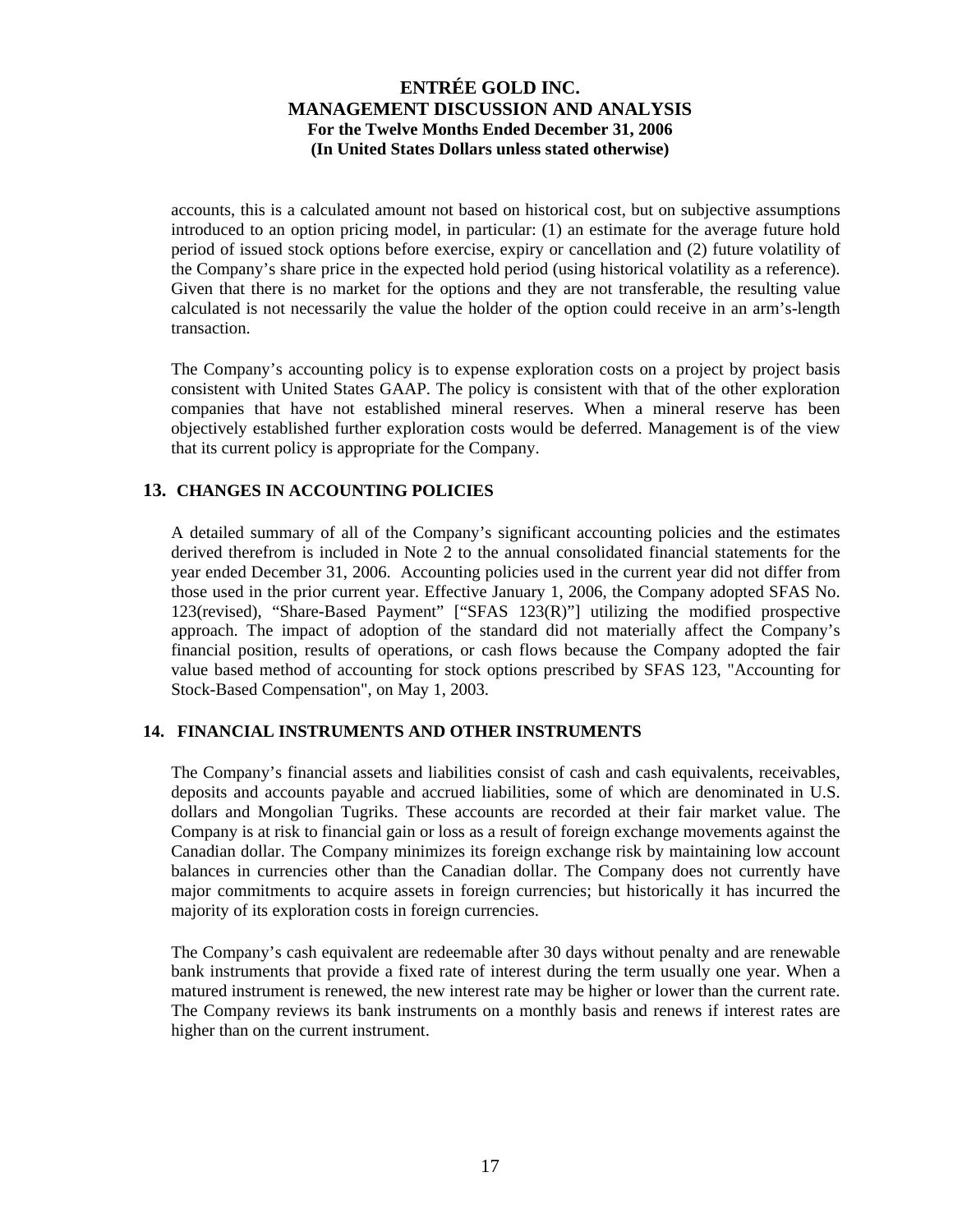### **15. OTHER MD&A REQUIREMENTS**

#### **Forward-Looking Statements**

Except for historical information contained in this discussion and analysis, disclosure statements contained herein are forward-looking, as defined in the United States Private Securities Litigation Reform Act of 1995. Forward-looking statements are subject to risks and uncertainties that could cause actual results to differ materially from those in such forward-looking statements. Forwardlooking statements are made based on management's beliefs, estimates and opinions on the date the statements are made and the Company undertakes no obligation to update forward-looking statements if these beliefs, estimates and opinions or other circumstances should change. Investors are cautioned against attributing undue certainty to forward-looking statements.

### **Risk**

The Company is a mineral exploration and development company and is exposed to a number of risks and uncertainties that are common to other companies in the same business; some of these risks have been discussed elsewhere in this report. The reader should also refer to the discussion of risks contained in the Annual Information Form available on SEDAR at www.sedar.com.

There is no assurance that a commercially viable mineral deposit exists on any of our properties, and further exploration is required before we can evaluate whether any exist and, if so, whether it would be economically and legally feasible to develop or exploit those resources. Even if we complete our current exploration program and we are successful in identifying a mineral deposit, we would be required to spend substantial funds on further drilling and engineering studies before we could know whether that mineral deposit will constitute a reserve (a reserve is a commercially viable mineral deposit).

The Company must comply with license and permitting requirements, as the exploration licenses for all Mongolian properties expire in March or April 2008. Mongolian Minerals Law was amended in July 2006. Consequently, our licenses may be extended for a further two year term for final expiry in March and April 2010, unless previously converted to mining licenses. The total estimated annual fees in order to maintain the licenses in good standing is approximately \$280,000.

The Company must comply with environmental regulations that govern air and water quality and land disturbance and provide mine reclamation and closure costs.

The Company's financial success is subject to, among other things, fluctuations in copper and gold prices which may affect current or future operating results and may affect the economic value of its mineral resources. The Company's ability to obtain financing to explore for mineral deposits and to complete the development of those properties it has classified as assets is not assured; nor is there assurance that the expenditure of funds will result in the discovery of an economic mineral deposit. Should one or more of these risks and uncertainties materialize, or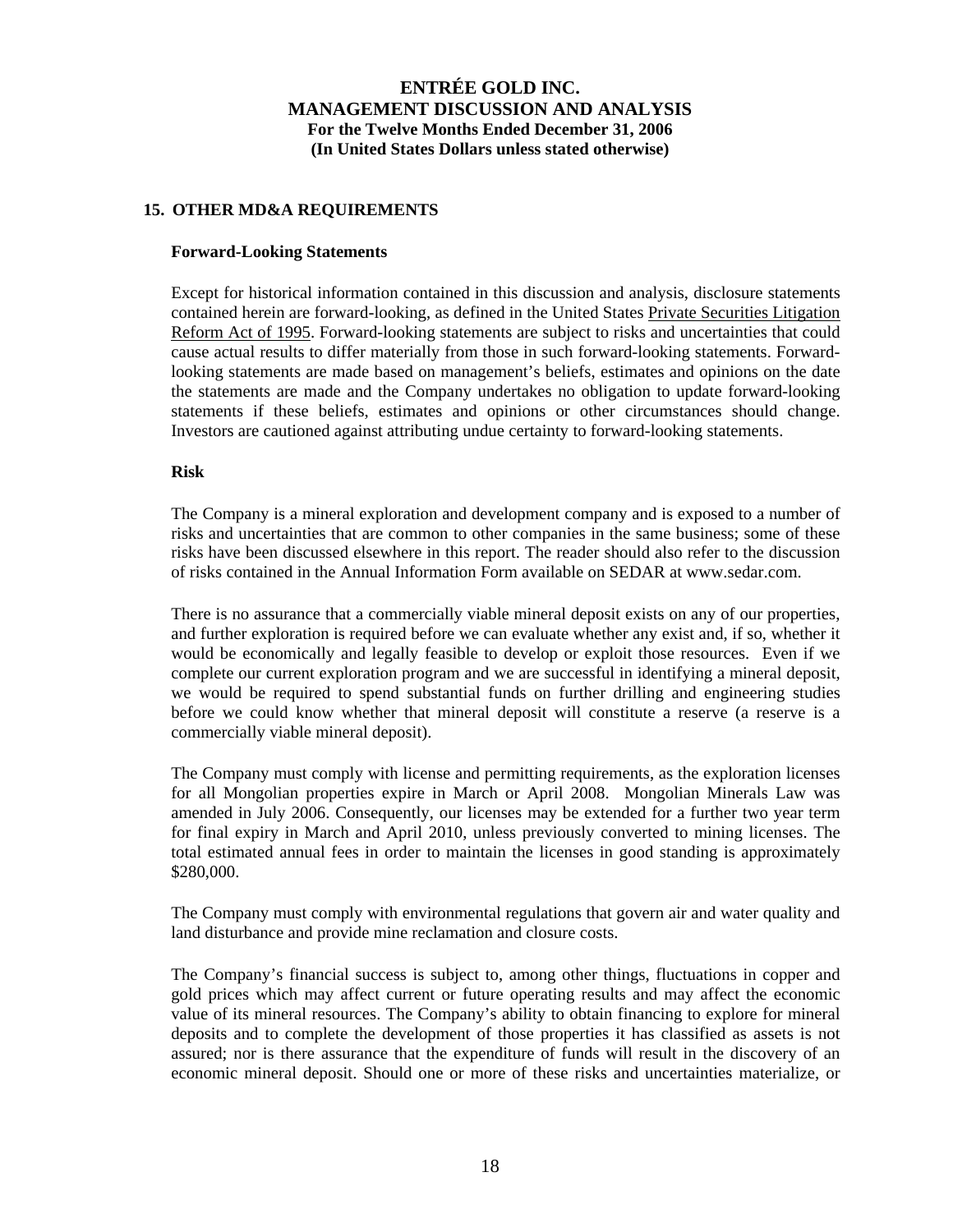should underlying assumptions prove incorrect, actual results may vary materially from those described in forward-looking statements.

The Company has not completed a feasibility study on any of its deposits to determine if its hosts a mineral resource that can be economically developed and profitably mined.

### **Disclosure Controls and Procedures**

Management is responsible for the preparation and integrity of the financial statements, including the maintenance of appropriate information systems, procedures and internal controls. Management is also responsible to ensure that information disclosed externally, including the financial statements and MD&A, is complete and reliable. Management has evaluated the effectiveness of the Company's disclosure controls and procedures and has concluded that they are operating effectively.

It is important to recognize that the Company has limited administrative staffing. As a result, internal controls which rely on segregation of duties in many cases is not appropriate or possible. The Company relies heavily on senior management review and approval to ensure that the controls are effective as possible.

### **Canadian Disclosure Standards in Mineral Resources and Mineral Reserves**

The terms "Mineral Reserve," "Proven Mineral Reserve" and "Probable Mineral Reserve" are Canadian mining terms as defined in accordance with National Instrument 43-101 – Standards of Disclosure for Mineral Projects ("NI 43-101") under the guidelines set out in the Canadian Institute of Mining, Metallurgy and Petroleum (the "CIM") *CIM Standards on Mineral Resources and Mineral Reserves*, adopted by the CIM Council, as may be amended from time to time by the CIM.

The definitions of proven and probable reserves used in NI 43-101 differ from the definitions in the United States Securities and Exchange Commission ("SEC") Industry Guide 7. Under SEC Guide 7 standards, a "Final" or "Bankable" feasibility study is required to report reserves, the three year history average price is used in any reserve or cash flow analysis to designate reserves and the primary environmental analysis or report must be filed with the appropriate governmental authority.

In addition, the terms "Mineral Resource", "Measured Mineral Resource", "Indicated Mineral Resource" and "Inferred Mineral Resource" are defined in and required to be disclosed by NI 43- 101; however, these terms are not defined terms under SEC Industry Guide 7 and normally are not permitted to be used in reports and registration statements filed with the SEC. Investors are cautioned not to assume that any part or all of mineral deposits in these categories will ever be converted into reserves. "Inferred Mineral Resources" have a great amount of uncertainty as to their existence, and great uncertainty as to their economic and legal feasibility. It cannot be assumed that all or any part of an Inferred Mineral Resource will ever be upgraded to a higher